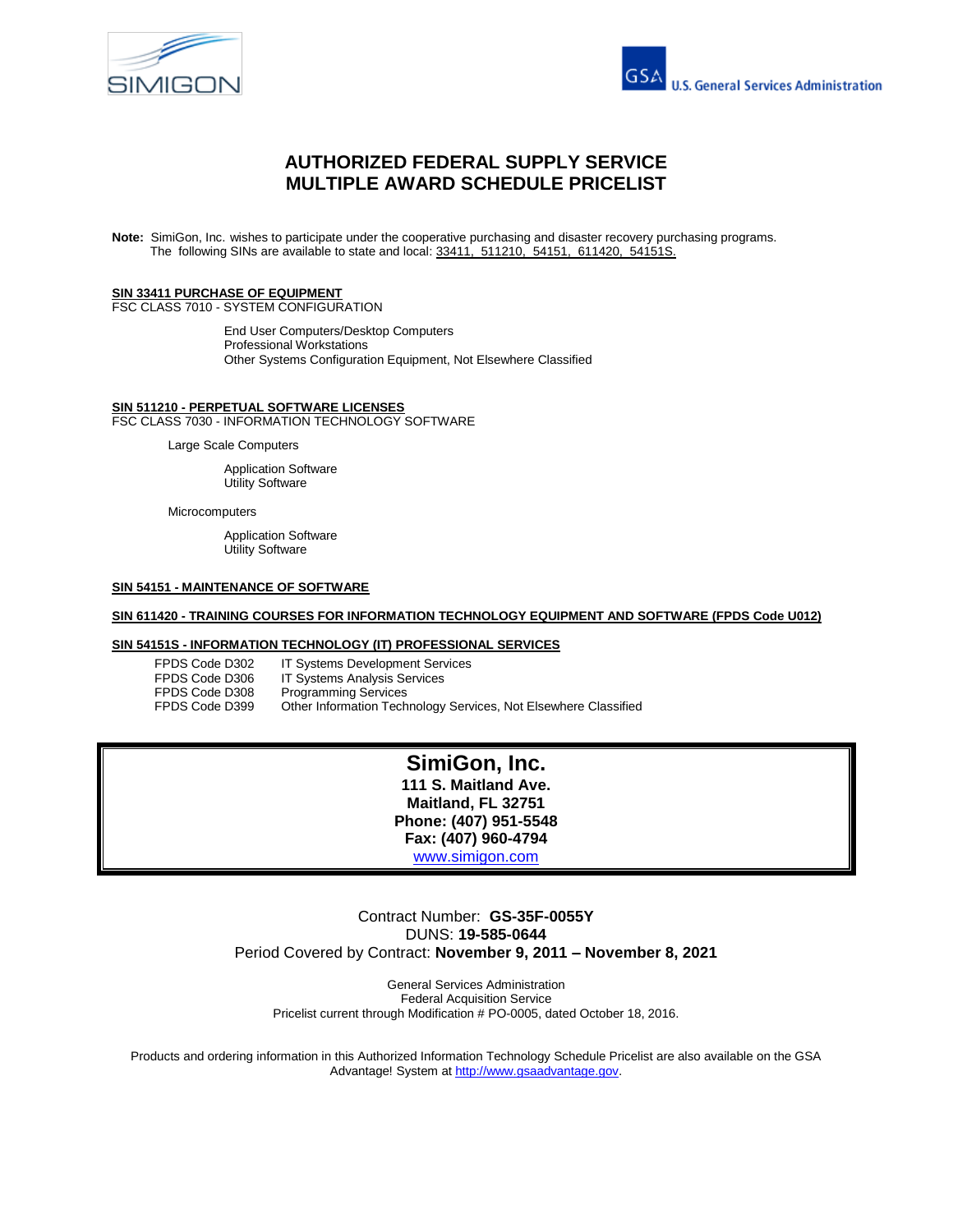



# **TABLE OF CONTENTS**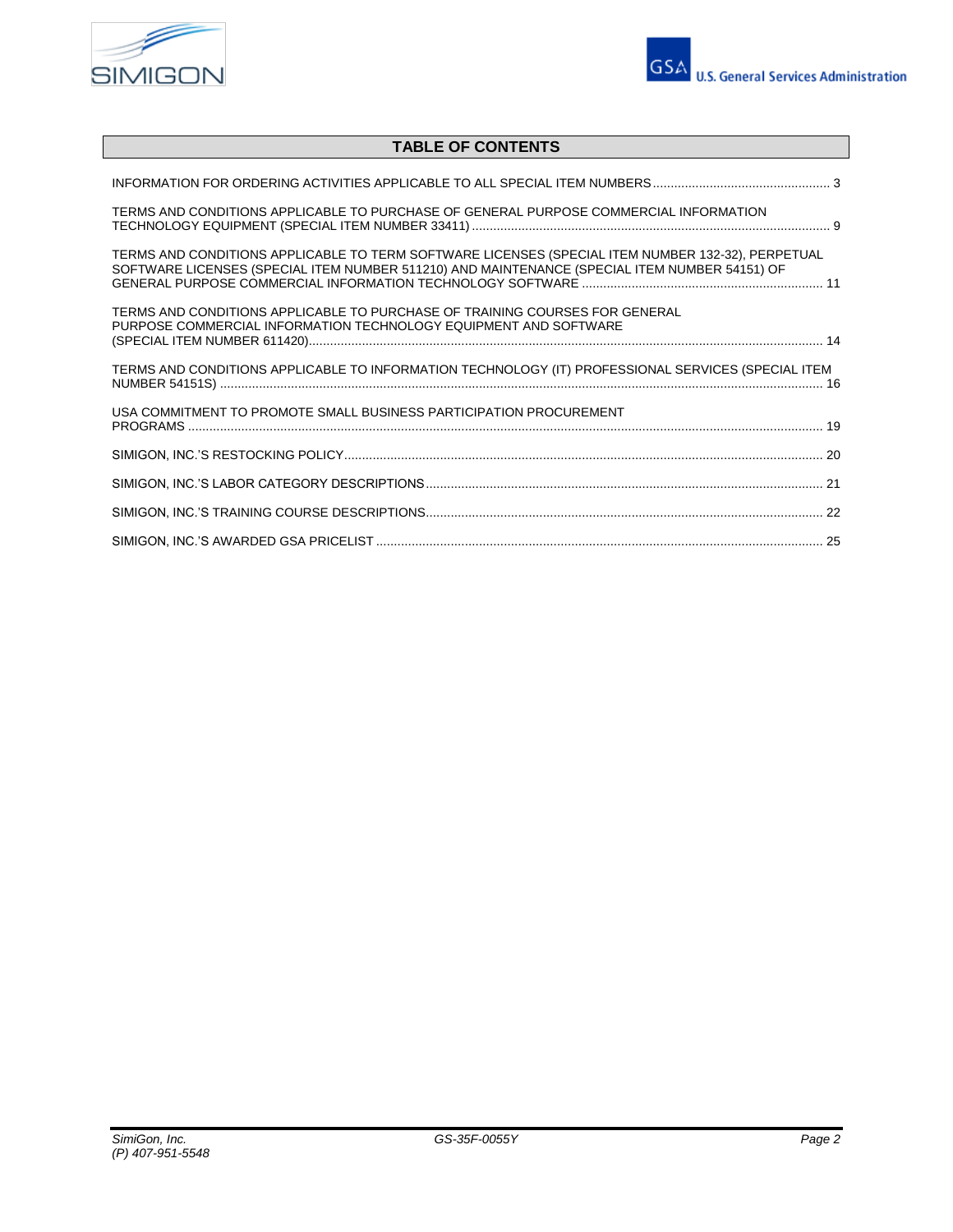

# **INFORMATION FOR ORDERING ACTIVITIES APPLICABLE TO ALL SPECIAL ITEM NUMBERS**

#### **SPECIAL NOTICE TO AGENCIES: Small Business Participation**

SBA strongly supports the participation of small business concerns in the Federal Supply Schedules Program. To enhance Small Business Participation SBA policy allows agencies to include in their procurement base and goals, the dollar value of orders expected to be placed against the Federal Supply Schedules, and to report accomplishments against these goals.

For orders exceeding the micropurchase threshold, FAR 8.404 requires agencies to consider the catalogs/pricelists of at least three schedule contractors or consider reasonably available information by using the GSA Advantage! $Im$  online shopping service (www.fss.gsa.gov). The catalogs/pricelists, GSA Advantage!™ and the Federal Supply Service Home Page (www.fss.gsa.gov) contain information on a broad array of products and services offered by small business concerns.

This information should be used as a tool to assist ordering activities in meeting or exceeding established small business goals. It should also be used as a tool to assist in including small, small disadvantaged, and women-owned small businesses among those considered when selecting pricelists for a best value determination.

For orders exceeding the micropurchase threshold, customers are to give preference to small business concerns when two or more items at the same delivered price will satisfy their requirement.

#### **1. GEOGRAPHIC SCOPE OF CONTRACT**

*Domestic delivery* is delivery within the 48 contiguous states, Alaska, Hawaii, Puerto Rico, Washington, DC, and U.S. Territories. Domestic delivery also includes a port or consolidation point, within the aforementioned areas, for orders received from overseas activities.

*Overseas delivery* is delivery to points outside of the 48 contiguous states, Washington, DC, Alaska, Hawaii, Puerto Rico, and U.S. Territories.

[**X**] The Geographic Scope of Contract will be domestic delivery only.

#### **2. CONTRACTOR'S ORDERING ADDRESS AND PAYMENT INFORMATION:**

**SimiGon, Inc. 111 S. Maitland Ave Suite 210 Maitland, FL 32751**

Contractors are required to accept credit cards for payments equal to or less than the micro-purchase threshold for oral or written delivery orders. Credit cards **will not** be acceptable for payment above the micro-purchase threshold. In addition, bank account information for wire transfer payments will be shown on the invoice.

The following telephone number(s) can be used by ordering activities to obtain technical and/or ordering assistance:

#### **(407) 951-5548**

#### **3. LIABILITY FOR INJURY OR DAMAGE**

The Contractor shall not be liable for any injury to ordering activity personnel or damage to ordering activity property arising from the use of equipment maintained by the Contractor, unless such injury or damage is due to the fault or negligence of the Contractor.

#### **4. STATISTICAL DATA FOR GOVERNMENT ORDERING OFFICE COMPLETION OF STANDARD FORM 279:**

Block 9: G. Order/Modification Under Federal Schedule

- Block 16: Data Universal Numbering System (DUNS) Number: **19-585-0644**
- Block 30: Type of Contractor **B. Other Small Business**

Block 31: Woman-Owned Small Business – **NO**

- Block 36: Contractor's Taxpayer Identification Number (TIN): **59-3641012**
- 4a. CAGE Code: **1Q3Y0**
- 4b. Contractor **has** registered with the Central Contractor Registration Database.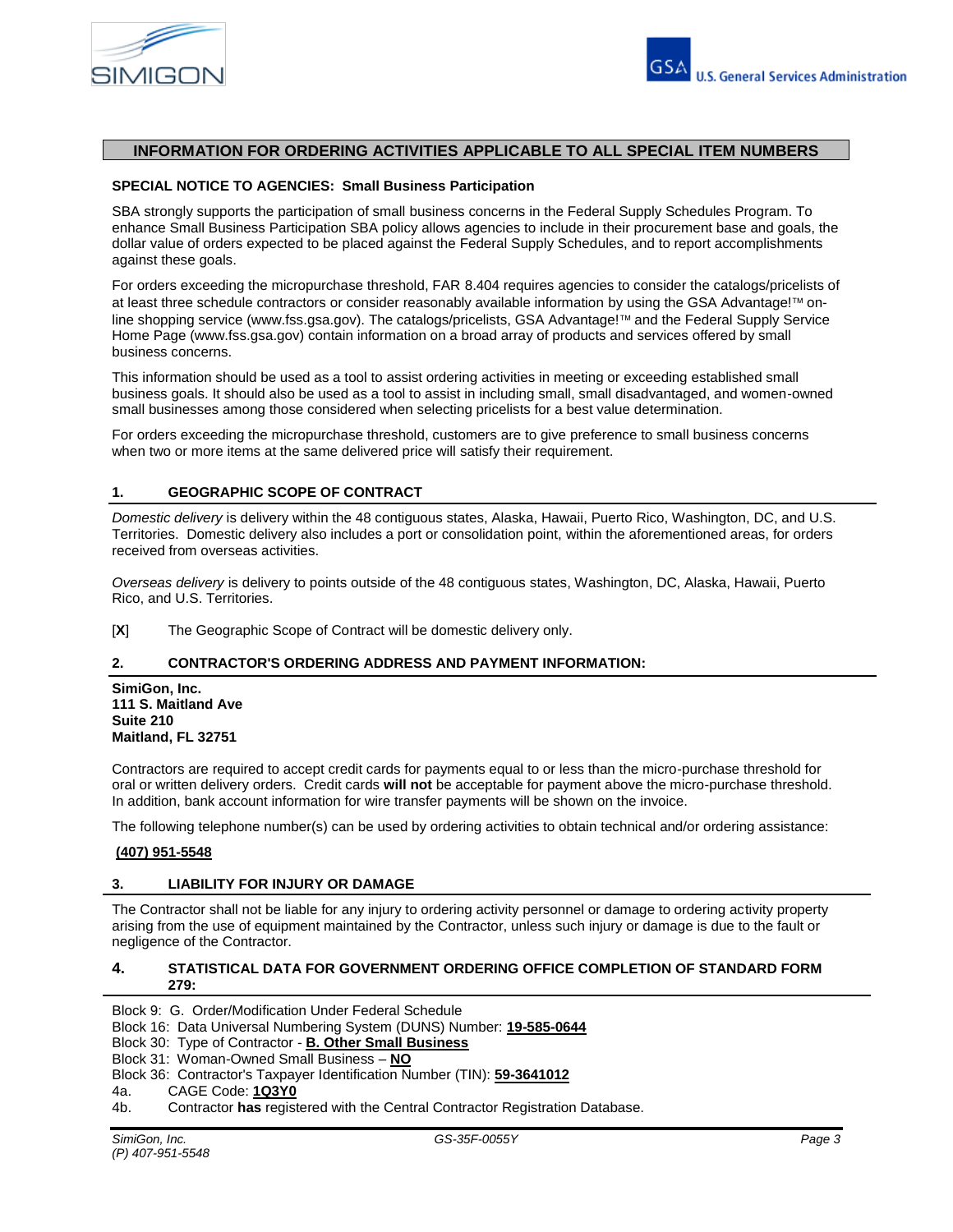



# **5. FOB DESTINATION**

#### **6. DELIVERY SCHEDULE**

a. TIME OF DELIVERY: The Contractor shall deliver to destination within the number of calendar days after receipt of order (ARO), as set forth below:

| <b>Special Item Number</b> | Delivery Time (Days ARO) |  |  |  |  |
|----------------------------|--------------------------|--|--|--|--|
|                            |                          |  |  |  |  |
| 33411                      | 45                       |  |  |  |  |
| 511210                     | 10                       |  |  |  |  |
| 54151                      |                          |  |  |  |  |
| 611420                     | 30                       |  |  |  |  |
| 54151S                     | $\star$                  |  |  |  |  |

#### *\*Delivery to be determined per Task Order or Statement of Work*

b. URGENT REQUIREMENTS: When the Federal Supply Schedule contract delivery period does not meet the bona fide urgent delivery requirements of an ordering activity, ordering activities are encouraged, if time permits, to contact the Contractor for the purpose of obtaining accelerated delivery. The Contractor shall reply to the inquiry within 3 workdays after receipt. (Telephonic replies shall be confirmed by the Contractor in writing.) If the Contractor offers an accelerated delivery time acceptable to the ordering activity, any order(s) placed pursuant to the agreed upon accelerated delivery time frame shall be delivered within this shorter delivery time and in accordance with all other terms and conditions of the contract.

#### *\* Expedited delivery to be negotiated between Contractor and Ordering Activity*

### **7. DISCOUNTS:**

Prices shown are NET prices. Basic Discounts have been deducted.

- a. Prompt Payment: **0% - 30** days from receipt of invoice or date of acceptance, whichever is later.
- b. Quantity: **NONE**
- c. Dollar Volume: **NONE**
- d. Government Educational Institutions are offered the same discounts as all other Government customers.
- e. Other: **NONE**

### **8. TRADE AGREEMENTS ACT OF 1979, AS AMENDED:**

All items are U.S. made end products, designated country end products, Caribbean Basin country end products, Canadian end products, or Mexican end products as defined in the Trade Agreements Act of 1979, as amended.

#### **9. STATEMENT CONCERNING AVAILABILITY OF EXPORT PACKING:**

Export Packing is not available on this contract.

#### **10. SMALL REQUIREMENTS**:

The minimum dollar value of orders to be issued is \$100 for all vendors.

#### **11. MAXIMUM ORDER**

Maximum Order (All dollar amounts are exclusive of any discount for prompt payment).

- a. The Maximum Order value for the following Special Item Numbers (SINs) is \$500,000: Special Item Number 33411 - Purchase of Equipment Special Item Number 511210 - Perpetual Software Licenses Special Item Number 54151 – Maintenance of Software Special Item Number 54151S - Information Technology (IT) Professional Services
- b. The Maximum Order value for the following Special Item Numbers (SINs) is \$25,000: Special Item Number 611420 - Training Courses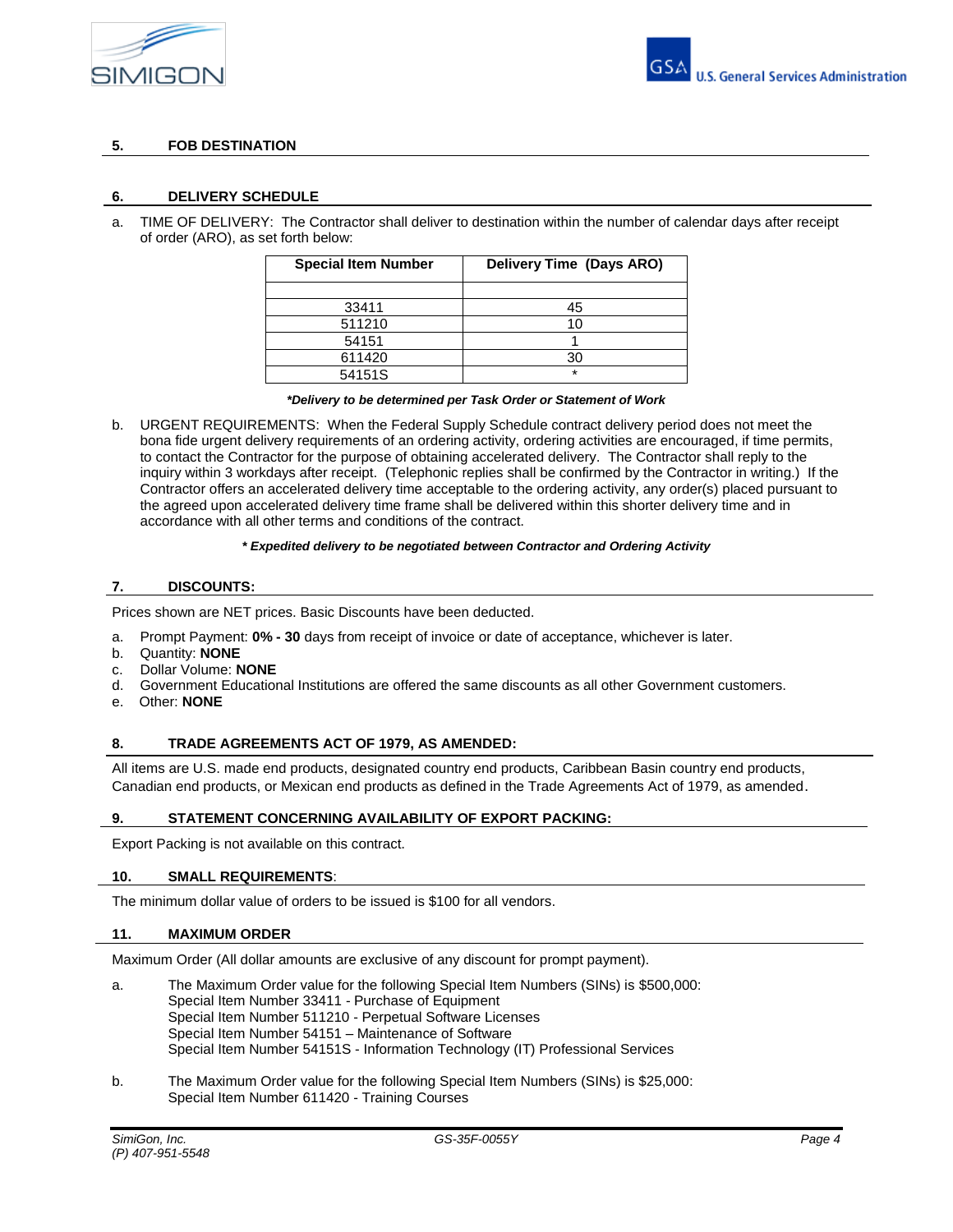

### **12. ORDERING PROCEDURES FOR FEDERAL SUPPLY SCHEDULE CONTRACTS**

Ordering activities shall use the ordering procedures of Federal Acquisition Regulation (FAR) 8.405 when placing an order or establishing a BPA for supplies or services. These procedures apply to all schedules.

- a. FAR 8.405-1 Ordering procedures for supplies, and services not requiring a statement of work.
- b. FAR 8.405-2 Ordering procedures for services requiring a statement of work.

#### **13. FEDERAL INFORMATION TECHNOLOGY/TELECOMMUNICATION STANDARDS REQUIREMENTS:**

Ordering activities acquiring products from this Schedule must comply with the provisions of the Federal Standards Program, as appropriate (reference: NIST Federal Standards Index). Inquiries to determine whether or not specific products listed herein comply with Federal Information Processing Standards (FIPS) or Federal Telecommunication Standards (FED-STDS), which are cited by ordering activities, shall be responded to promptly by the Contractor.

### **13.1 FEDERAL INFORMATION PROCESSING STANDARDS PUBLICATIONS (FIPS PUBS):**

Information Technology products under this Schedule that do not conform to Federal Information Processing Standards (FIPS) should not be acquired unless a waiver has been granted in accordance with the applicable "FIPS Publication." Federal Information Processing Standards Publications (FIPS PUBS) are issued by the U.S. Department of Commerce, National Institute of Standards and Technology (NIST), pursuant to National Security Act. Information concerning their availability and applicability should be obtained from the National Technical Information Service (NTIS), 5285 Port Royal Road, Springfield, Virginia 22161. FIPS PUBS include voluntary standards when these are adopted for Federal use. Individual orders for FIPS PUBS should be referred to the NTIS Sales Office, and orders for subscription service should be referred to the NTIS Subscription Officer, both at the above address, or telephone number (703) 487-4650.

### **13.2 FEDERAL TELECOMMUNICATION STANDARDS (FED-STDS):**

Telecommunication products under this Schedule that do not conform to Federal Telecommunication Standards (FED-STDS) should not be acquired unless a waiver has been granted in accordance with the applicable "FED-STD." Federal Telecommunication Standards are issued by the U.S. Department of Commerce, National Institute of Standards and Technology (NIST), pursuant to National Security Act. Ordering information and information concerning the availability of FED-STDS should be obtained from the GSA, Federal Supply Service, Specification Section, 470 East L'Enfant Plaza, Suite 8100, SW, Washington, DC 20407, (202)619-8925. Please include a selfaddressed mailing label when requesting information by mail. Information concerning their applicability can be obtained by writing or calling the U.S. Department of Commerce, National Institute of Standards and Technology, Gaithersburg, MD 20899, (301)975-2833.

## **14. CONTRACTOR TASKS / SPECIAL REQUIREMENTS (C-FSS-370) (NOV 2001)**

- (a) Security Clearances: The Contractor may be required to obtain/possess varying levels of security clearances in the performance of orders issued under this contract. All costs associated with obtaining/possessing such security clearances should be factored into the price offered under the Multiple Award Schedule.
- (b) Travel: The Contractor may be required to travel in performance of orders issued under this contract. Allowable travel and per diem charges are governed by Pub .L. 99-234 and FAR Part 31, and are reimbursable by the ordering agency or can be priced as a fixed price item on orders placed under the Multiple Award Schedule. The Industrial Funding Fee does NOT apply to travel and per diem charges. NOTE: Refer to FAR Part 31.205-46 Travel Costs, for allowable costs that pertain to official company business travel in regards to this contract.
- (c) Certifications, Licenses and Accreditations: As a commercial practice, the Contractor may be required to obtain/possess any variety of certifications, licenses and accreditations for specific FSC/service code classifications offered. All costs associated with obtaining/ possessing such certifications, licenses and accreditations should be factored into the price offered under the Multiple Award Schedule program.
- (d) Insurance: As a commercial practice, the Contractor may be required to obtain/possess insurance coverage for specific FSC/service code classifications offered. All costs associated with obtaining/possessing such insurance should be factored into the price offered under the Multiple Award Schedule program.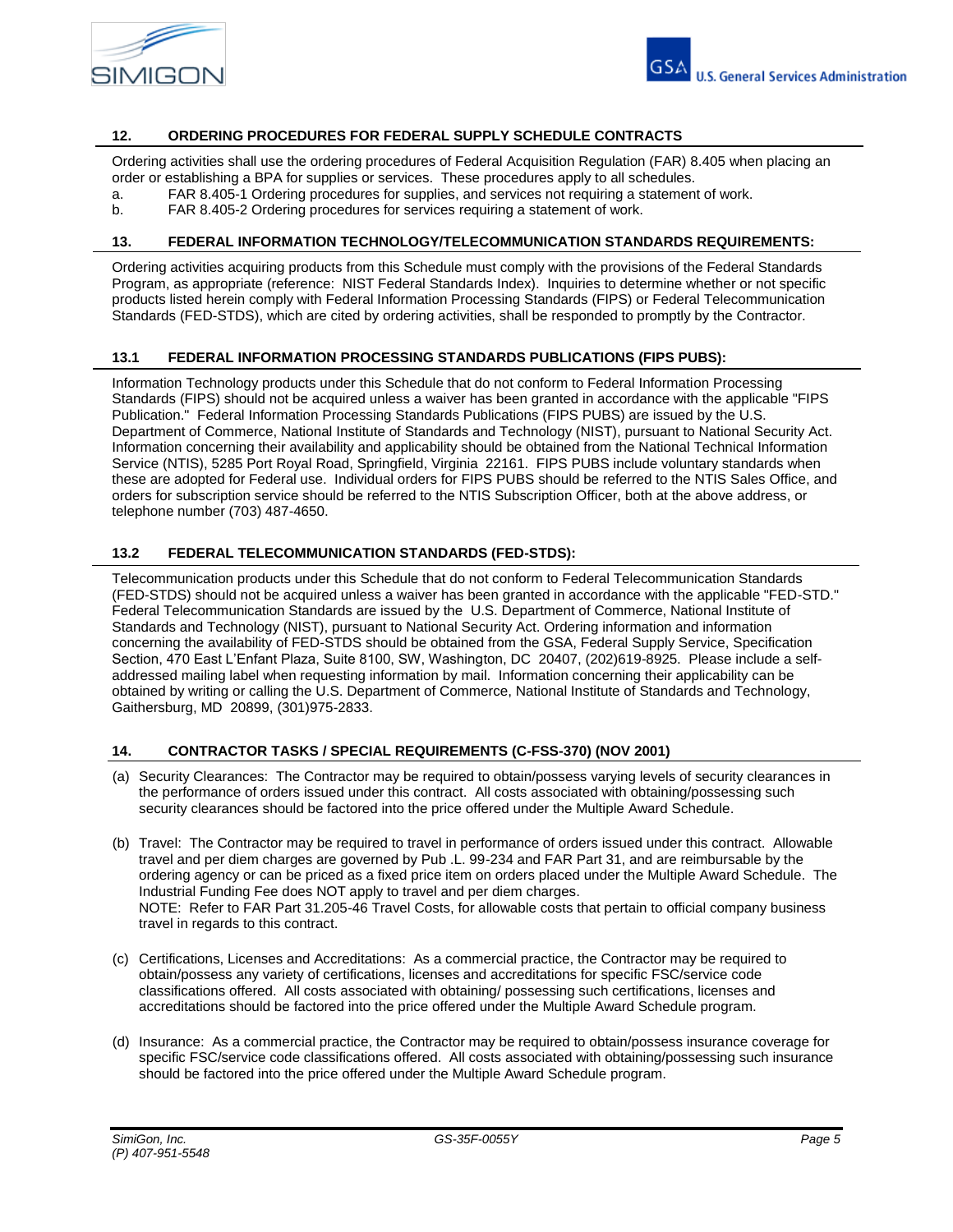

- (e) Personnel: The Contractor may be required to provide key personnel, resumes or skill category descriptions in the performance of orders issued under this contract. Ordering activities may require agency approval of additions or replacements to key personnel.
- (f) Organizational Conflicts of Interest: Where there may be an organizational conflict of interest as determined by the ordering agency, the Contractor's participation in such order may be restricted in accordance with FAR Part 9.5.
- (g) Documentation/Standards: The Contractor may be requested to provide products or services in accordance with rules, regulations, OMB orders, standards and documentation as specified by the agency's order.
- (h) Data/Deliverable Requirements: Any required data/deliverables at the ordering level will be as specified or negotiated in the agency's order.
- (i) Government-Furnished Property: As specified by the agency's order, the Government may provide property, equipment, materials or resources as necessary.
- (j) Availability of Funds: Many Government agencies' operating funds are appropriated for a specific fiscal year. Funds may not be presently available for any orders placed under the contract or any option year. The Government's obligation on orders placed under this contract is contingent upon the availability of appropriated funds from which payment for ordering purposes can be made. No legal liability on the part of the Government for any payment may arise until funds are available to the ordering Contracting Officer.

## **15. CONTRACT ADMINISTRATION FOR ORDERING ACTIVITIES**:

Any ordering activity, with respect to any one or more delivery orders placed by it under this contract, may exercise the same rights of termination as might the GSA Contracting Officer under provisions of FAR 52.212-4, paragraphs (l) Termination for the ordering activity's convenience, and (m) Termination for Cause (See C.1.)

## **16. GSA ADVANTAGE!**

GSA *Advantage*! is an on-line, interactive electronic information and ordering system that provides on-line access to vendors' schedule prices with ordering information. GSA *Advantage*! will allow the user to perform various searches across all contracts including, but not limited to:

- (1) Manufacturer;
- (2) Manufacturer's Part Number; and
- (3) Product categories.

Agencies can browse GSA Advantage! by accessing the Internet World Wide Web utilizing a browser (ex.: NetScape). The Internet address i[s http://www.fss.gsa.gov/.](http://www.fss.gsa.gov/)

### **17. PURCHASE OF OPEN MARKET ITEMS**

NOTE: Open Market Items are also known as incidental items, noncontract items, non-Schedule items, and items not on a Federal Supply Schedule contract. ODCs (Other Direct Costs) are not part of this contract and should be treated as open market purchases. Ordering Activities procuring open market items must follow FAR 8.402(f).

For administrative convenience, an ordering activity contracting officer may add items not on the Federal Supply Multiple Award Schedule (MAS) -- referred to as open market items -- to a Federal Supply Schedule blanket purchase agreement (BPA) or an individual task or delivery order, **only if**-

- (1) All applicable acquisition regulations pertaining to the purchase of the items not on the Federal Supply Schedule have been followed (e.g., publicizing (Part 5), competition requirements (Part 6), acquisition of commercial items (Part 12), contracting methods (Parts 13, 14, and 15), and small business programs (Part 19));
- (2) The ordering activity contracting officer has determined the price for the items not on the Federal Supply Schedule is fair and reasonable;
- (3) The items are clearly labeled on the order as items not on the Federal Supply Schedule; and
- (4) All clauses applicable to items not on the Federal Supply Schedule are included in the order.

### **18. CONTRACTOR COMMITMENTS, WARRANTIES AND REPRESENTATIONS**

a. For the purpose of this contract, commitments, warranties and representations include, in addition to those agreed to for the entire schedule contract: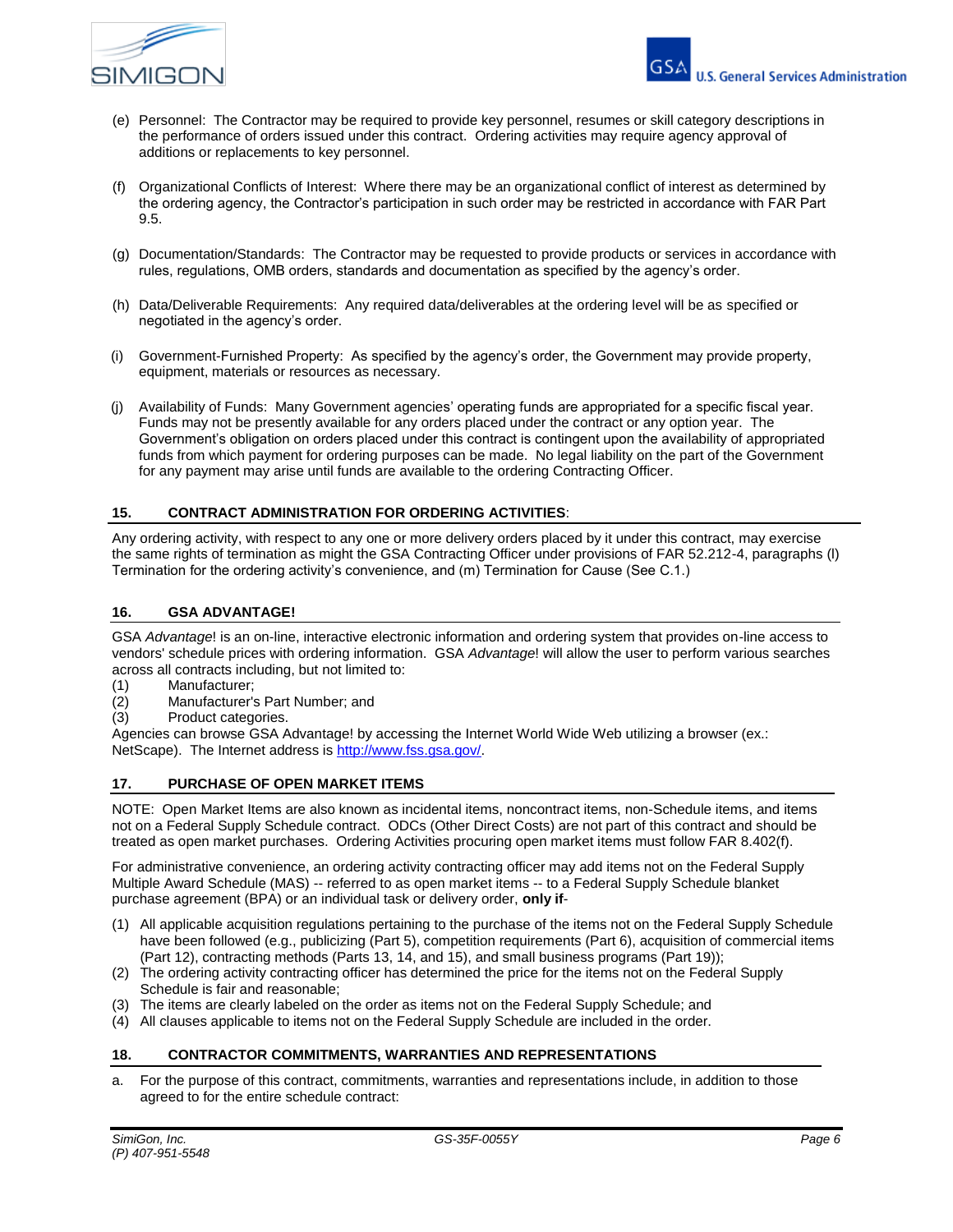

- (1) Time of delivery/installation quotations for individual orders;
- (2) Technical representations and/or warranties of products concerning performance, total system performance and/or configuration, physical, design and/or functional characteristics and capabilities of a product/equipment/ service/software package submitted in response to requirements which result in orders under this schedule contract.
- (3) Any representations and/or warranties concerning the products made in any literature, description, drawings and/or specifications furnished by the Contractor.
- b. The above is not intended to encompass items not currently covered by the GSA Schedule contract.

#### **19. OVERSEAS ACTIVITIES**

The terms and conditions of this contract shall apply to all orders for installation, maintenance and repair of equipment in areas listed in the pricelist outside the 48 contiguous states and the District of Columbia, except as indicated below: **NONE**

Upon request of the Contractor, the ordering activity may provide the Contractor with logistics support, as available, in accordance with all applicable ordering activity regulations. Such ordering activity support will be provided on a reimbursable basis, and will only be provided to the Contractor's technical personnel whose services are exclusively required for the fulfillment of the terms and conditions of this contract.

#### **20. BLANKET PURCHASE AGREEMENTS (BPAs)**

The use of BPAs under any schedule contract to fill repetitive needs for supplies or services is allowable. BPAs may be established with one or more schedule contractors. The number of BPAs to be established is within the discretion of the ordering activity establishing the BPA and should be based on a strategy that is expected to maximize the effectiveness of the BPA(s). Ordering activities shall follow FAR 8.405-3 when creating and implementing BPA(s).

## **21. CONTRACTOR TEAM ARRANGEMENTS**

Contractors participating in contractor team arrangements must abide by all terms and conditions of their respective contracts. This includes compliance with Clauses 552.238-74, Industrial Funding Fee and Sales Reporting, i.e., each contractor (team member) must report sales and remit the IFF for all products and services provided under its individual contract.

#### **22. INSTALLATION, DEINSTALLATION, REINSTALLATION**

The Davis-Bacon Act (40 U.S.C. 276a-276a-7) provides that contracts in excess of \$2,000 to which the United States or the District of Columbia is a party for construction, alteration, or repair (including painting and decorating) of public buildings or public works with the United States, shall contain a clause that no laborer or mechanic employed directly upon the site of the work shall received less than the prevailing wage rates as determined by the Secretary of Labor. The requirements of the Davis-Bacon Act do not apply if the construction work is incidental to the furnishing of supplies, equipment, or services. For example, the requirements do not apply to simple installation or alteration of a public building or public work that is incidental to furnishing supplies or equipment under a supply contract. However, if the construction, alteration or repair is segregable and exceeds \$2,000, then the requirements of the Davis-Bacon Act applies.

The ordering activity issuing the task order against this contract will be responsible for proper administration and enforcement of the Federal labor standards covered by the Davis-Bacon Act. The proper Davis-Bacon wage determination will be issued by the ordering activity at the time a request for quotations is made for applicable construction classified installation, deinstallation, and reinstallation services under SIN 33411.

#### **23. SECTION 508 COMPLIANCE**

If applicable, Section 508 compliance information on the supplies and services in this contract are available in Electronic and Information Technology (EIT) at the following: [www.Simigon.com](http://www.winvale.com/) The EIT standard can be found at: [www.Section508.gov/.](http://www.section508.gov/)

#### **24. PRIME CONTRACTOR ORDERING FROM FEDERAL SUPPLY SCHEDULES**

Prime Contractors (on cost reimbursement contracts) placing orders under Federal Supply Schedules, on behalf of an ordering activity, shall follow the terms of the applicable schedule and authorization and include with each order –

(a) A copy of the authorization from the ordering activity with whom the contractor has the prime contract (unless a copy was previously furnished to the Federal Supply Schedule contractor); and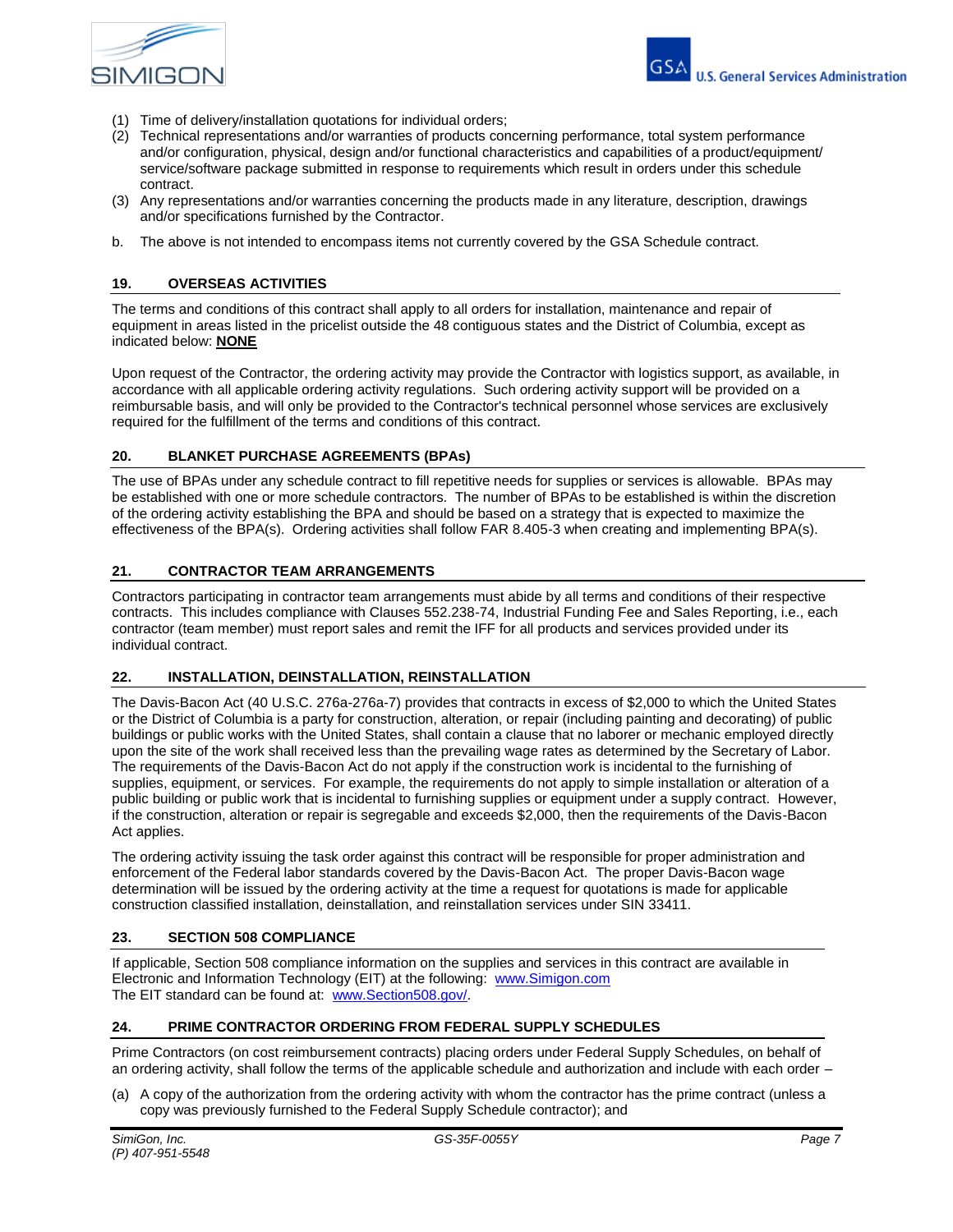

#### (b) The following statement:

This order is placed under written authorization from \_\_\_\_\_\_\_\_ dated \_\_\_\_\_\_\_. In the event of any inconsistency between the terms and conditions of this order and those of your Federal Supply Schedule contract, the latter will govern.

### **25. INSURANCE—WORK ON A GOVERNMENT INSTALLATION (JAN 1997)(FAR 52.228-5)**

- (a) The Contractor shall, at its own expense, provide and maintain during the entire performance of this contract, at least the kinds and minimum amounts of insurance required in the Schedule or elsewhere in the contract.
- (b) Before commencing work under this contract, the Contractor shall notify the Contracting Officer in writing that the required insurance has been obtained. The policies evidencing required insurance shall contain an endorsement to the effect that any cancellation or any material change adversely affecting the Government's interest shall not be effective—
	- (1) For such period as the laws of the State in which this contract is to be performed prescribe; or
	- (2) Until 30 days after the insurer or the Contractor gives written notice to the Contracting Officer, whichever period is longer.
- (c) The Contractor shall insert the substance of this clause, including this paragraph (c), in subcontracts under this contract that require work on a Government installation and shall require subcontractors to provide and maintain the insurance required in the Schedule or elsewhere in the contract. The Contractor shall maintain a copy of all subcontractors' proofs of required insurance, and shall make copies available to the Contracting Officer upon request.

### **26. SOFTWARE INTEROPERABILITY**

Offerors are encouraged to identify within their software items any component interfaces that support open standard interoperability. An item's interface may be identified as interoperable on the basis of participation in a Government agency-sponsored program or in an independent organization program. Interfaces may be identified by reference to an interface registered in the component registry located at [http://www.core.gov.](http://www.core.gov/)

## **27. ADVANCE PAYMENTS**

A payment under this contract to provide a service or deliver an article for the United States Government may not be more than the value of the service already provided or the article already delivered. Advance or pre-payment is not authorized or allowed under this contract. (31 U.S.C. 3324)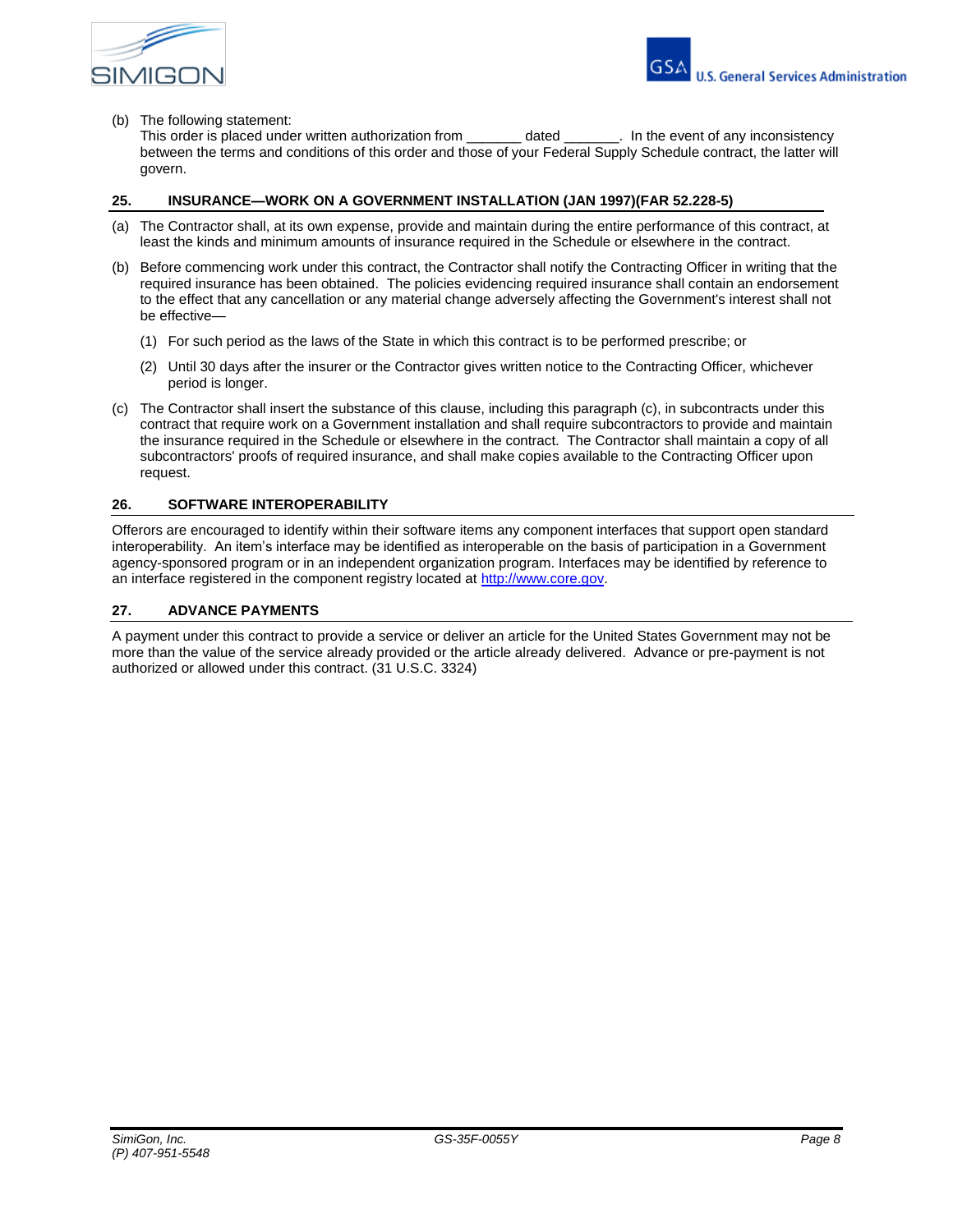

## **TERMS AND CONDITIONS APPLICABLE TO PURCHASE OF GENERAL PURPOSE COMMERCIAL INFORMATION TECHNOLOGY EQUIPMENT (SPECIAL ITEM NUMBER 33411)**

## **1. MATERIAL AND WORKMANSHIP**

All equipment furnished hereunder must satisfactorily perform the function for which it is intended.

### **2. ORDER**

Written orders, EDI orders (GSA Advantage! and FACNET), credit card orders, and orders placed under blanket purchase agreements (BPA) agreements shall be the basis for purchase in accordance with the provisions of this contract. If time of delivery extends beyond the expiration date of the contract, the Contractor will be obligated to meet the delivery and installation date specified in the original order.

For credit card orders and BPAs, telephone orders are permissible.

## **3. TRANSPORTATION OF EQUIPMENT**

FOB DESTINATION: Prices cover equipment delivery to destination, for any location within the geographic scope of this contract.

## **4. INSTALLATION AND TECHNICAL SERVICES**

- a. INSTALLATION. When the equipment provided under this contract is not normally self-installable, Simigon, Inc. through manufacturers' technical personnel shall be available to the ordering activity, at the ordering activity's location, to install the equipment and to train ordering activity personnel in the use and maintenance of the equipment, provided the ordering activity has purchased the appropriate Training and/or Services at the prices designated in the GSA Pricelist. The charges for such services are listed in the price schedule.
- b. INSTALLATION, DEINSTALLATION, REINSTALLATION. The Davis-Bacon Act (40 U.S.C. 276a-276a-7) provides that contracts in excess of \$2,000 to which the United States or the District of Columbia is a party for construction, alteration, or repair (including painting and decorating) of public buildings or public works with the United States, shall contain a clause that no laborer or mechanic employed directly upon the site of the work shall received less than the prevailing wage rates as determined by the Secretary of Labor. The requirements of the Davis-Bacon Act do not apply if the construction work is incidental to the furnishing of supplies, equipment, or services. For example, the requirements do not apply to simple installation or alteration of a public building or public work that is incidental to furnishing supplies or equipment under a supply contract. However, if the construction, alteration or repair is segregable and exceeds \$2,000, then the requirements of the Davis-Bacon Act applies.

The ordering activity issuing the task order against this contract will be responsible for proper administration and enforcement of the Federal labor standards covered by the Davis-Bacon Act. The proper Davis-Bacon wage determination will be issued by the ordering activity at the time a request for quotations is made for applicable construction classified installation, deinstallation, and reinstallation services under SIN 33411.

c. OPERATING AND MAINTENANCE MANUALS. The Contractor shall furnish the ordering activity with one (1) copy of all operating and maintenance manuals which are normally provided with the equipment being purchased.

### **5. INSPECTION/ACCEPTANCE**

The Contractor shall only tender for acceptance those items that conform to the requirements of this contract. The ordering activity reserves the right to inspect or test any equipment that has been tendered for acceptance. The ordering activity may require repair or replacement of nonconforming equipment at no increase in contract price. The ordering activity must exercise its postacceptance rights (1) within a reasonable time after the defect was discovered or should have been discovered; and (2) before any substantial change occurs in the condition of the item, unless the change is due to the defect in the item.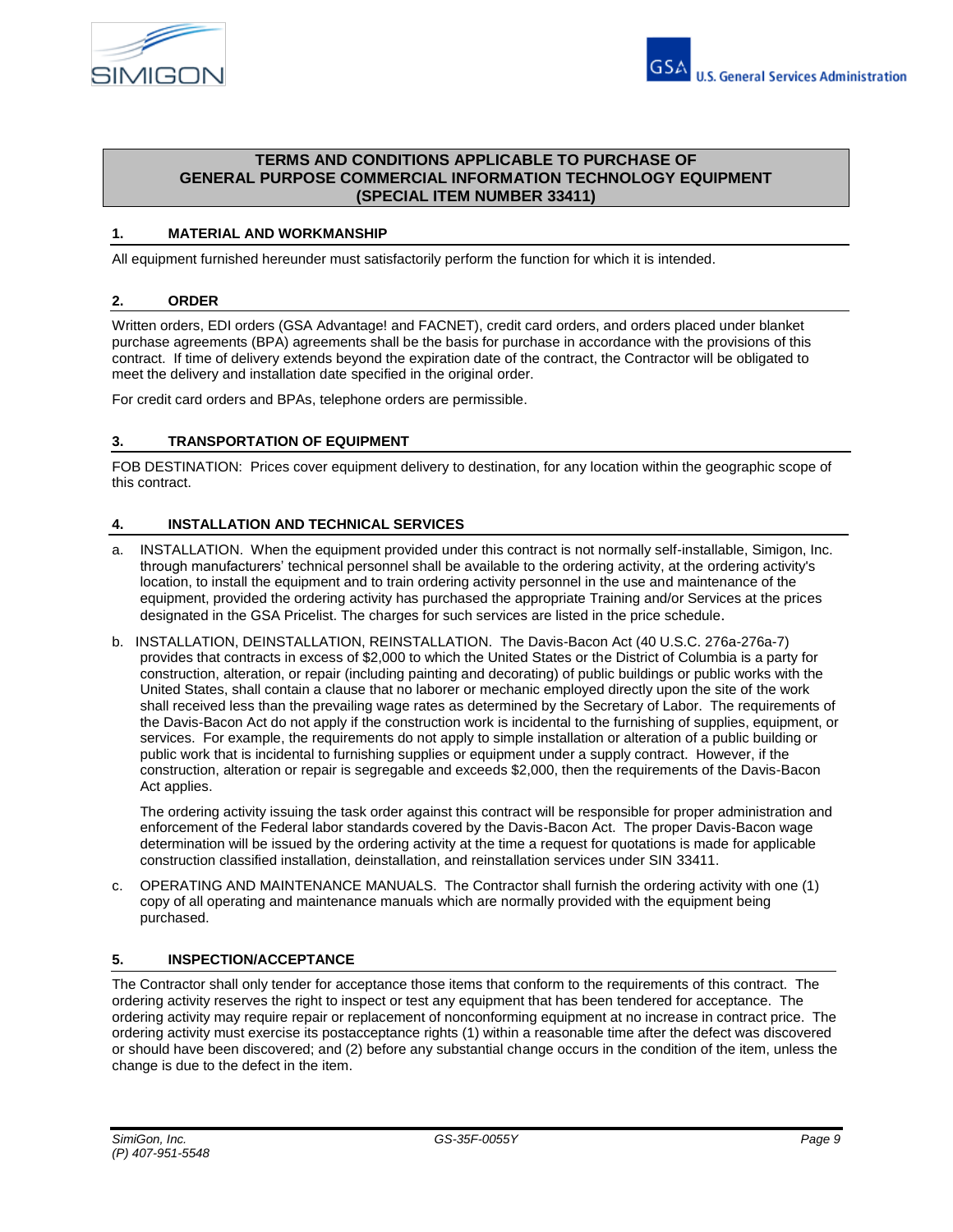



## **6. WARRANTY**

a. Unless specified otherwise in this contract, the Contractor's standard commercial warranty as stated in the contract's commercial pricelist will apply to this contract.

# **Simigon, Inc. 2011 Warranty Statement**

SimiGon guarantees that its software will work provided that it is used in accordance with SimiGon guidelines and documentation and a current and active support agreement is in place in accordance with this document.

SIMbox modules are supplied with a one-year warranty on SimiGon developed Software

- b. The Contractor warrants and implies that the items delivered hereunder are merchantable and fit for use for the particular purpose described in this contract.
- c. Limitation of Liability. Except as otherwise provided by an express or implied warranty, the Contractor will not be liable to the ordering activity for consequential damages resulting from any defect or deficiencies in accepted items.
- d. If inspection and repair of defective equipment under this warranty will be performed at the Manufacturer's plant.

### **7. PURCHASE PRICE FOR ORDERED EQUIPMENT**

The purchase price that the ordering activity will be charged will be the ordering activity purchase price in effect at the time of order placement, or the ordering activity purchase price in effect on the installation date (or delivery date when installation is not applicable), whichever is less.

## **8. RESPONSIBILITIES OF THE CONTRACTOR**

The Contractor shall comply with all laws, ordinances, and regulations (Federal, State, City or otherwise) covering work of this character, and shall include all costs, if any, of such compliance in the prices quoted in this offer.

### **9. TRADE-IN OF INFORMATION TECHNOLOGY EQUIPMENT**

When an ordering activity determines that Information Technology equipment will be replaced, the ordering activity shall follow the contracting policies and procedures in the Federal Acquisition Regulation (FAR), the policies and procedures regarding disposition of information technology excess personal property in the Federal Property Management Regulations (FPMR) (41 CFR 101-43.6), and the policies and procedures on exchange/sale contained in the FPMR (41 CFR part 101-46).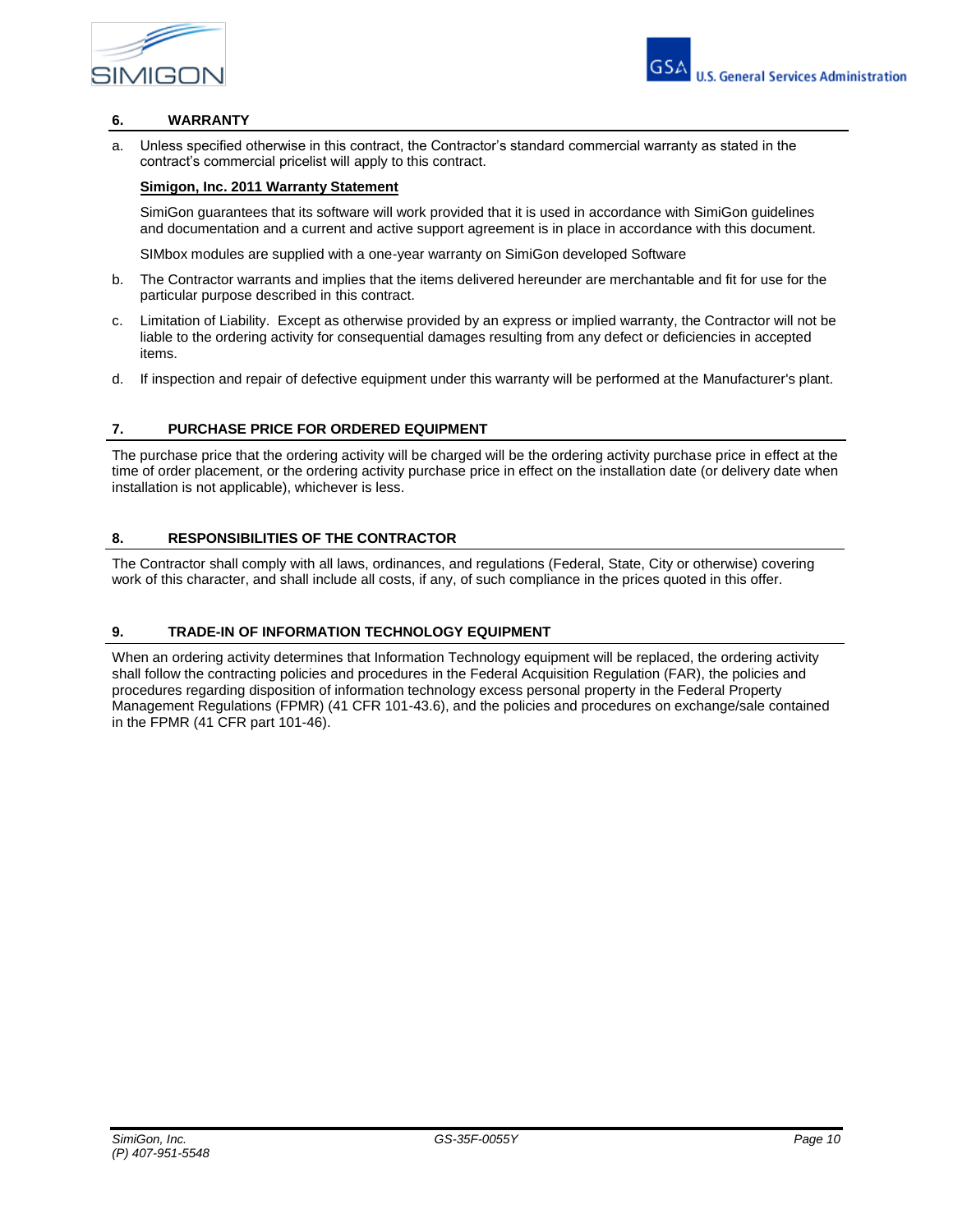

# **TERMS AND CONDITIONS APPLICABLE TO PERPETUAL SOFTWARE LICENSES (SPECIAL ITEM NUMBER 511210) AND MAINTENANCE (SPECIAL ITEM NUMBER 54151) OF GENERAL-PURPOSE COMMERCIAL INFORMATION TECHNOLOGY SOFTWARE**

## **1. INSPECTION/ACCEPTANCE**

The Contractor shall only tender for acceptance those items that conform to the requirements of this contract. The ordering activity reserves the right to inspect or test any software that has been tendered for acceptance. The ordering activity may require repair or replacement of nonconforming software at no increase in contract price. The ordering activity must exercise its postacceptance rights (1) within a reasonable time after the defect was discovered or should have been discovered; and (2) before any substantial change occurs in the condition of the software, unless the change is due to the defect in the software.

### **2. GUARANTEE/WARRANTY**

- a. Unless specified otherwise in this contract, the Contractor's standard commercial guarantee/warranty as stated in the contract's commercial pricelist will apply to this contract.
- b. The Contractor warrants and implies that the items delivered hereunder are merchantable and fit for use for the particular purpose described in this contract.
- c. Limitation of Liability. Except as otherwise provided by an express or implied warranty, the Contractor will not be liable to the ordering activity for consequential damages resulting from any defect or deficiencies in accepted items.

## **3. TECHNICAL SERVICES**

The Contractor (through the applicable manufacturer), without additional charge to the ordering activity, shall provide a technical support hotline for the purpose of providing user assistance and guidance in the support of the software. Please see pricelist or contact Simigon, Inc. at **407-951-5548** for additional details. The technical support number is available from **8am to 5pm EST**.

### **4. SOFTWARE MAINTENANCE**

a. Software maintenance as it is defined:

**Software Maintenance as a Product** includes the publishing of bug/defect fixes via patches and updates/upgrades in function and technology to maintain the operability and usability of the software product. It may also include other no charge support that are included in the purchase price of the product in the commercial marketplace. No charge support includes items such as user blogs, discussion forums, on-line help libraries and FAQs (Frequently Asked Questions), hosted chat rooms, and limited telephone, email and/or web-based general technical support for user's self diagnostics.

Software maintenance as a product does NOT include the creation, design, implementation, integration, etc. of a software package. These examples are considered software maintenance as a service.

Software Maintenance as a product is billed at the time of purchase.

b. Invoices for maintenance service shall be submitted by the Contractor on a quarterly or monthly basis, after the completion of such period. Maintenance charges must be paid in arrears (31 U.S.C. 3324).

### **5. PERIODS OF MAINTENANCE (54151)**

- a. The Contractor shall honor orders for periods for the duration of the contract period or a lessor period of time.
- b. Term licenses and/or maintenance may be discontinued by the ordering activity on thirty (30) calendar days written notice to the Contractor.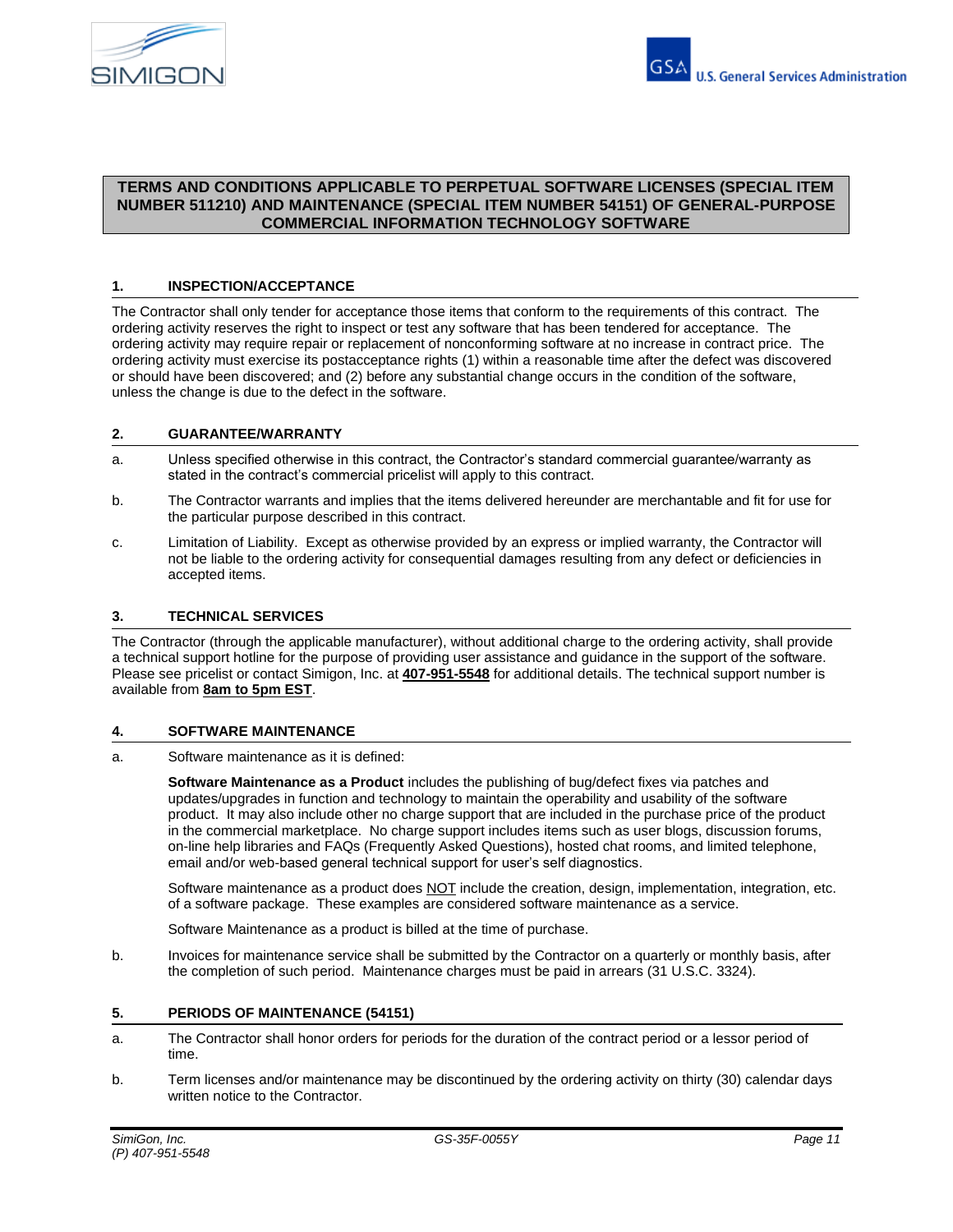

- c. Annual Funding. When annually appropriated funds are cited on an order for term licenses and/or maintenance, the period of the term licenses and/or maintenance shall automatically expire on September 30 of the contract period, or at the end of the contract period, whichever occurs first. Renewal of the term licenses and/or maintenance orders citing the new appropriation shall be required, if the term licenses and/or maintenance is to be continued during any remainder of the contract period.
- d. Cross-Year Funding Within Contract Period. Where an ordering activity's specific appropriation authority provides for funds in excess of a 12 month (fiscal year) period, the ordering activity may place an order under this schedule contract for a period up to the expiration of the contract period, notwithstanding the intervening fiscal years.
- e. Ordering activities should notify the Contractor in writing thirty (30) calendar days prior to the expiration of an order, if the term licenses and/or maintenance is to be terminated at that time. Orders for the continuation of term licenses and/or maintenance will be required if the term licenses and/or maintenance is to be continued during the subsequent period.

## **6. UTILIZATION LIMITATIONS - (511210, AND 54151)**

- a. Software acquisition is limited to commercial computer software defined in FAR Part 2.101.
- b. When acquired by the ordering activity, commercial computer software and related documentation so legend shall be subject to the following:
	- (1) Title to and ownership of the software and documentation shall remain with the Contractor, unless otherwise specified.
	- (2) Software licenses are by site and by ordering activity. An ordering activity is defined as a cabinet level or independent ordering activity. The software may be used by any subdivision of the ordering activity (service, bureau, division, command, etc.) that has access to the site the software is placed at, even if the subdivision did not participate in the acquisition of the software. Further, the software may be used on a sharing basis where multiple agencies have joint projects that can be satisfied by the use of the software placed at one ordering activity's site. This would allow other agencies access to one ordering activity's database. For ordering activity public domain databases, user agencies and third parties may use the computer program to enter, retrieve, analyze and present data. The user ordering activity will take appropriate action by instruction, agreement, or otherwise, to protect the Contractor's proprietary property with any third parties that are permitted access to the computer programs and documentation in connection with the user ordering activity's permitted use of the computer programs and documentation. For purposes of this section, all such permitted third parties shall be deemed agents of the user ordering activity.
	- (3) Except as is provided in paragraph 8.b(2) above, the ordering activity shall not provide or otherwise make available the software or documentation, or any portion thereof, in any form, to any third party without the prior written approval of the Contractor. Third parties do not include prime Contractors, subcontractors and agents of the ordering activity who have the ordering activity's permission to use the licensed software and documentation at the facility, and who have agreed to use the licensed software and documentation only in accordance with these restrictions. This provision does not limit the right of the ordering activity to use software, documentation, or information therein, which the ordering activity may already have or obtains without restrictions.
	- (4) The ordering activity shall have the right to use the computer software and documentation with the computer for which it is acquired at any other facility to which that computer may be transferred, or in cases of disaster recovery, the ordering activity has the right to transfer the software to another site if the ordering activity site for which it is acquired is deemed to be unsafe for ordering activity personnel; to use the computer software and documentation with a backup computer when the primary computer is inoperative; to copy computer programs for safekeeping (archives) or backup purposes; to transfer a copy of the software to another site for purposes of benchmarking new hardware and/or software; and to modify the software and documentation or combine it with other software, provided that the unmodified portions shall remain subject to these restrictions
	- (5) "Commercial Computer Software" may be marked with the Contractor's standard commercial restricted rights legend, but the schedule contract and schedule pricelist, including this clause, "Utilization Limitations" are the only governing terms and conditions, and shall take precedence and supersede any different or additional terms and conditions included in the standard commercial legend.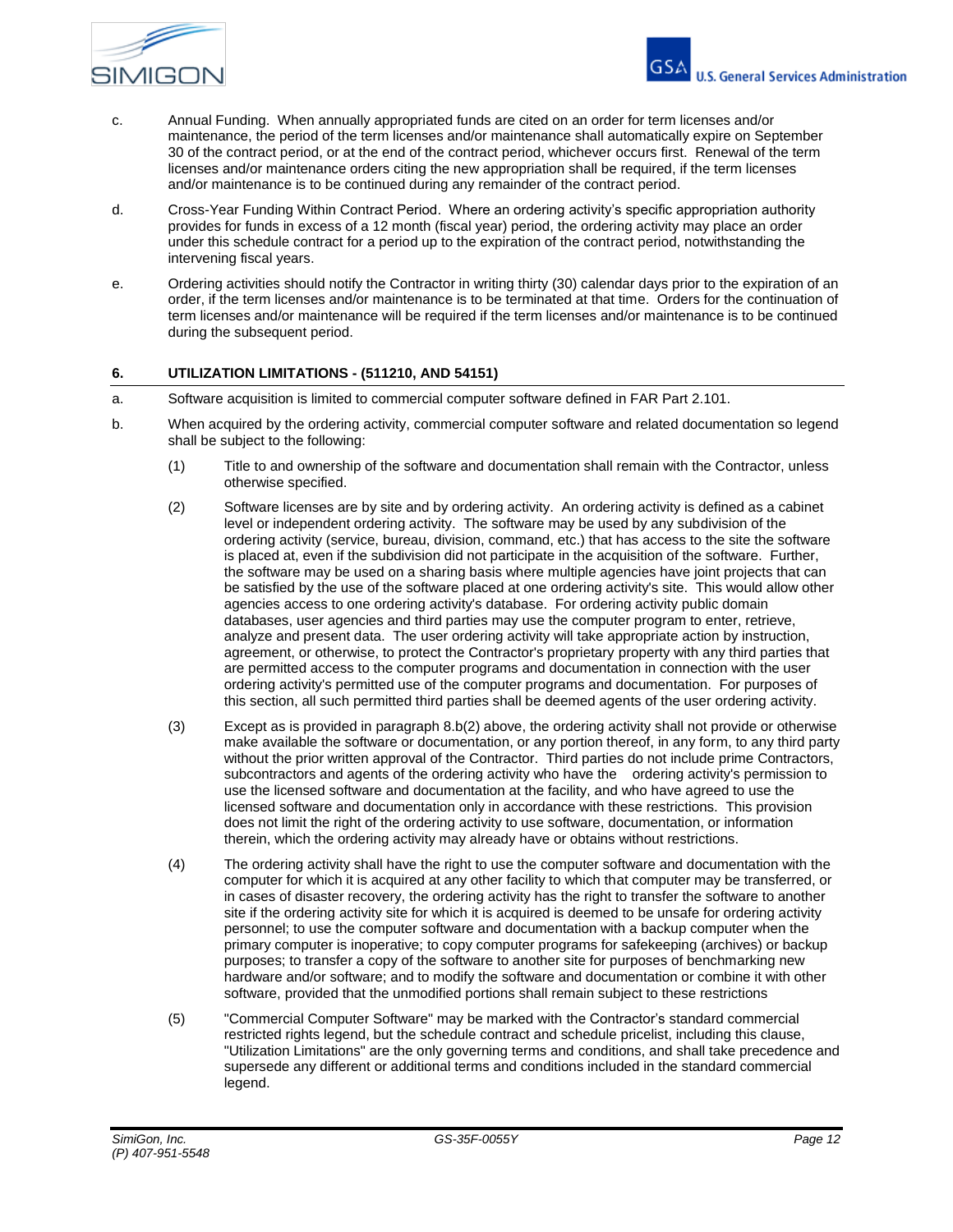

# **7. DESCRIPTIONS AND EQUIPMENT COMPATIBILITY**

The Contractor shall include, in the schedule pricelist, a complete description of each software product and a list of equipment on which the software can be used. Also, included shall be a brief, introductory explanation of the modules and documentation which are offered.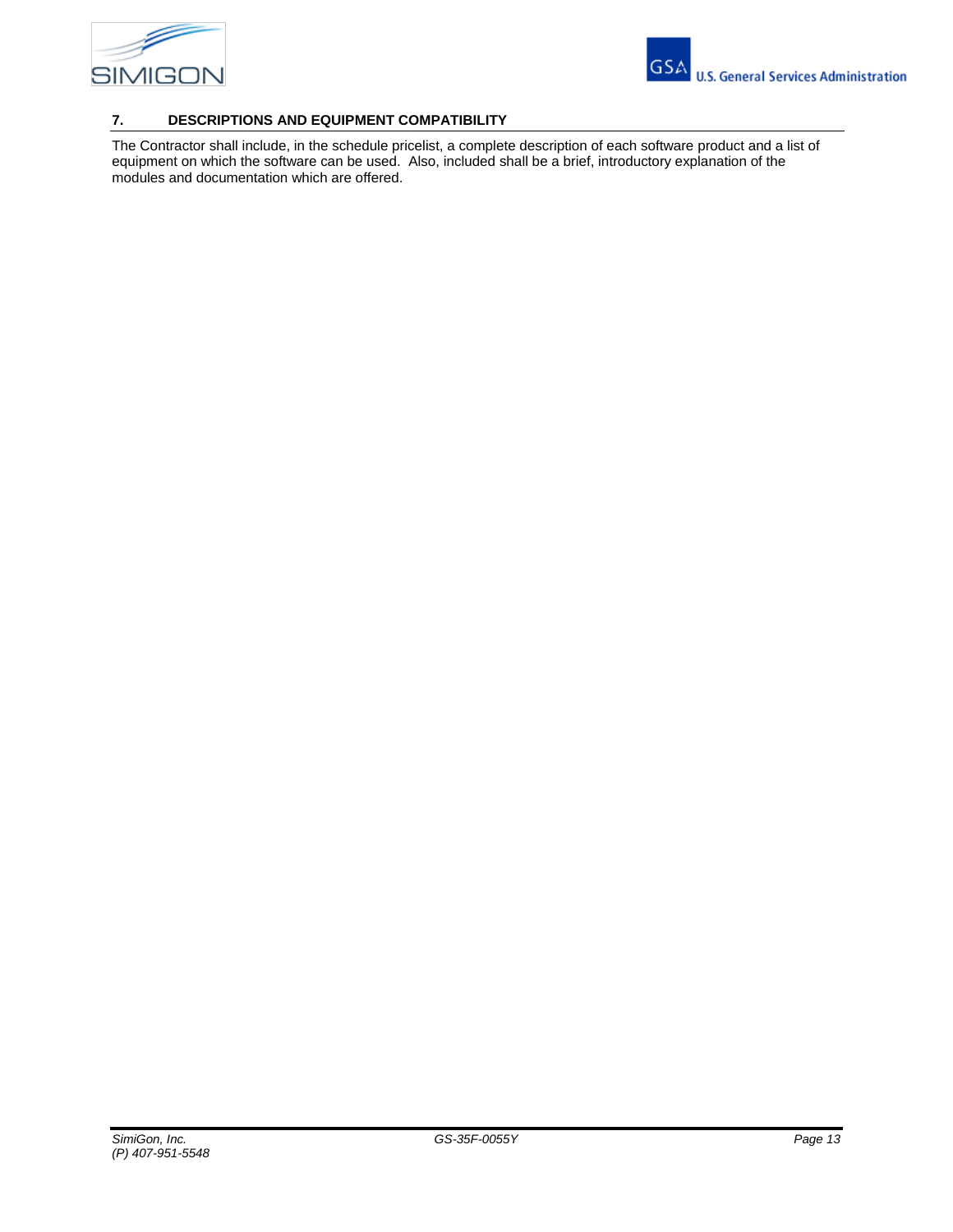

## **TERMS AND CONDITIONS APPLICABLE TO PURCHASE OF TRAINING COURSES FOR GENERAL PURPOSE COMMERCIAL INFORMATION TECHNOLOGY EQUIPMENT AND SOFTWARE (SPECIAL ITEM NUMBER 611420)**

## **1. SCOPE**

- a. The Contractor shall provide training courses normally available to commercial customers, which will permit ordering activity users to make full, efficient use of general purpose commercial IT products. Training is restricted to training courses for those products within the scope of this solicitation.
- b. The Contractor shall provide training at the Contractor's facility and/or at the ordering activity's location, as agreed to by the Contractor and the ordering activity.

### **2. ORDER**

Written orders, EDI orders (GSA Advantage! and FACNET), credit card orders, and orders placed under blanket purchase agreements (BPAs) shall be the basis for the purchase of training courses in accordance with the terms of this contract. Orders shall include the student's name, course title, course date and time, and contracted dollar amount of the course.

## **3. TIME OF DELIVERY**

The Contractor shall conduct training on the date (time, day, month, and year) agreed to by the Contractor and the ordering activity.

### **4. CANCELLATION AND RESCHEDULING**

- a. The ordering activity will notify the Contractor at least seventy-two (72) hours before the scheduled training date, if a student will be unable to attend. The Contractor will then permit the ordering activity to either cancel the order or reschedule the training at no additional charge. In the event the training class is rescheduled, the ordering activity will modify its original training order to specify the time and date of the rescheduled training class.
- b. In the event the ordering activity fails to cancel or reschedule a training course within the time frame specified in paragraph a, above, the ordering activity will be liable for the contracted dollar amount of the training course. The Contractor agrees to permit the ordering activity to reschedule a student who fails to attend a training class within ninety (90) days from the original course date, at no additional charge.
- c. The ordering activity reserves the right to substitute one student for another up to the first day of class.
- d. In the event the Contractor is unable to conduct training on the date agreed to by the Contractor and the ordering activity, the Contractor must notify the ordering activity at least seventy-two (72) hours before the scheduled training date.

### **5. FOLLOW-UP SUPPORT**

The Contractor agrees to provide each student with unlimited telephone support for a period of one (1) year from the completion of the training course. During this period, the student may contact the Contractor's instructors for refresher assistance and answers to related course curriculum questions.

## **6. PRICE FOR TRAINING**

The price that the ordering activity will be charged will be the ordering activity training price in effect at the time of order placement, or the ordering activity price in effect at the time the training course is conducted, whichever is less.

### **7. INVOICES AND PAYMENT**

Invoices for training shall be submitted by the Contractor after ordering activity completion of the training course. Charges for training must be paid in arrears (31 U.S.C. 3324). PROMPT PAYMENT DISCOUNT, IF APPLICABLE, SHALL BE SHOWN ON THE INVOICE.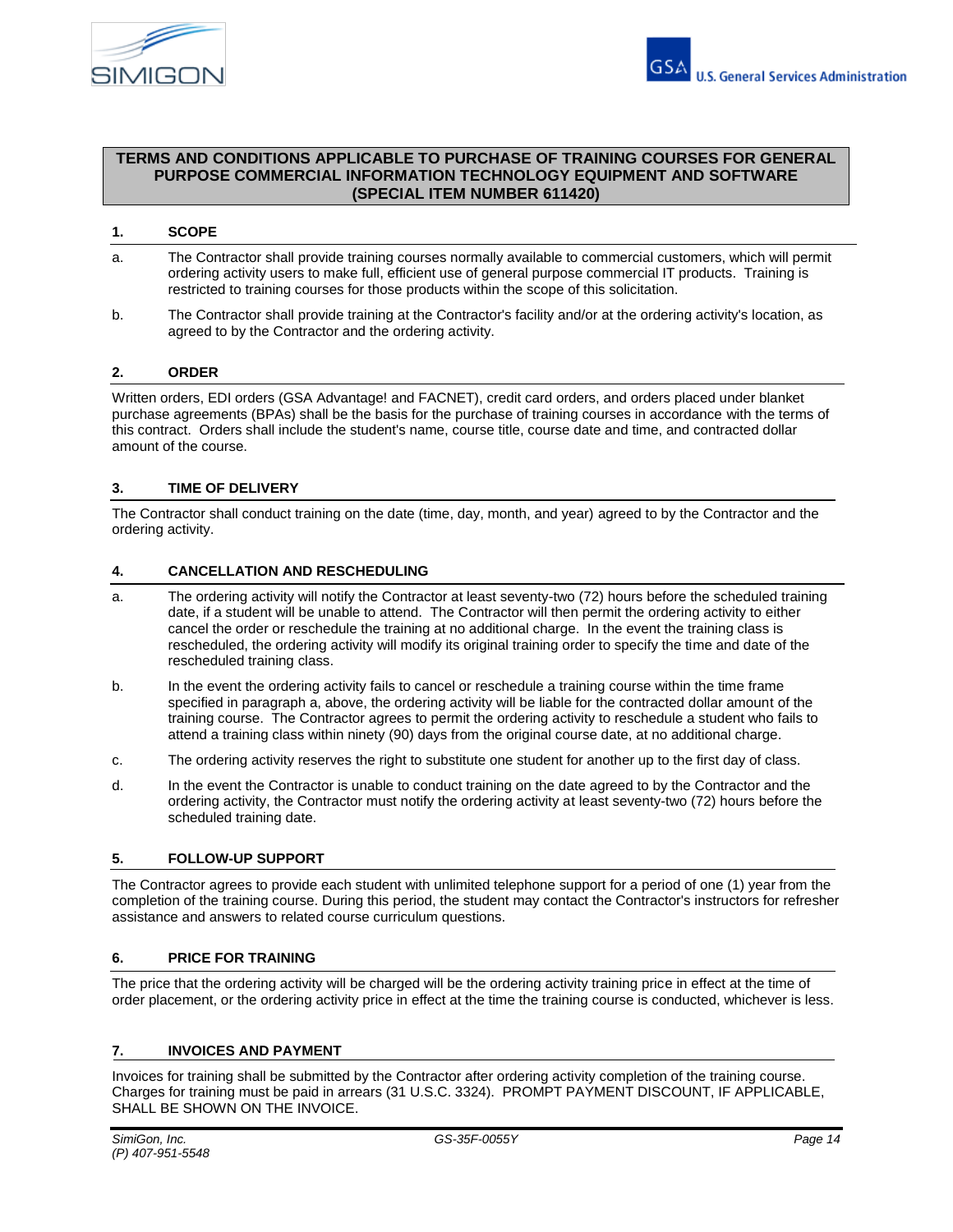

## **8. FORMAT AND CONTENT OF TRAINING**

- a. The Contractor shall provide written materials (i.e., manuals, handbooks, texts, etc.) normally provided with course offerings. Such documentation will become the property of the student upon completion of the training class.
- b. \*\*If applicable\*\* For hands-on training courses, there must be a one-to-one assignment of IT equipment to students.
- c. The Contractor shall provide each student with a Certificate of Training at the completion of each training course.
- d. The Contractor shall provide the following information for each training course offered:
	- (1) The course title and a brief description of the course content, to include the course format (e.g., lecture, discussion, hands-on training);
- (2) The length of the course;
- (3) Mandatory and desirable prerequisites for student enrollment;
- (4) The minimum and maximum number of students per class;
- (5) The locations where the course is offered;
- (6) Class schedules; and
- (7) Price (per student, per class (if applicable)).
- e. For those courses conducted at the ordering activity's location, instructor travel charges (if applicable), including mileage and daily living expenses (e.g., per diem charges) are governed by Pub. L. 99-234 and FAR Part 31.205-46, and are reimbursable by the ordering activity on orders placed under the Multiple Award Schedule, as applicable, in effect on the date(s) the travel is performed. Contractors cannot use GSA city pair contracts. The Industrial Funding Fee does NOT apply to travel and per diem charges.

#### **9. "NO CHARGE" TRAINING**

Simigon, Inc. does not offer "no charge" training, unless specified in the contract's pricelist.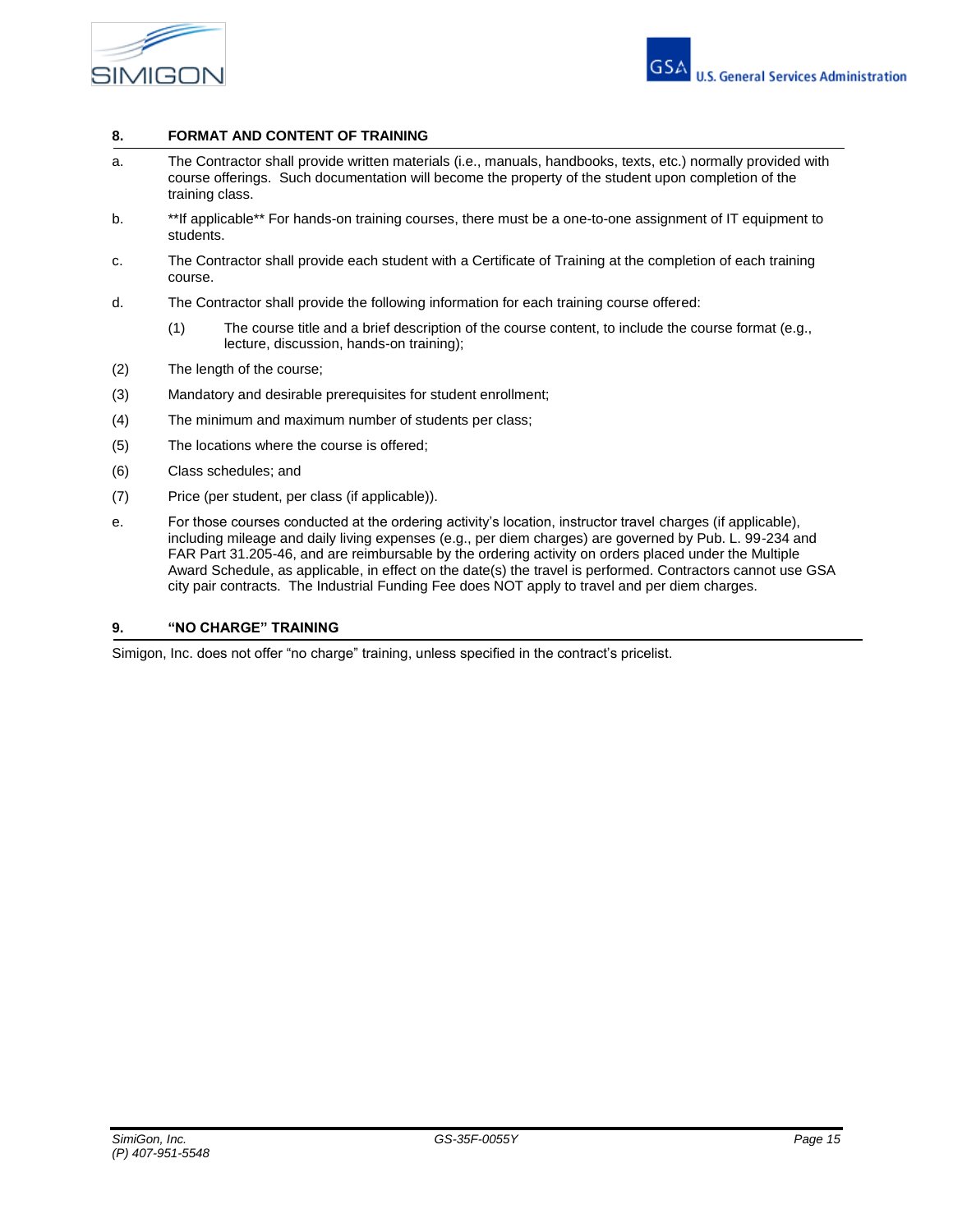

## **TERMS AND CONDITIONS APPLICABLE TO INFORMATION TECHNOLOGY (IT) PROFESSIONAL SERVICES (SPECIAL ITEM NUMBER 54151S)**

## **1. SCOPE**

- a. The prices, terms and conditions stated under Special Item Number 54151S Information Technology Professional Services apply exclusively to IT Services within the scope of this Information Technology Schedule.
- b. The Contractor shall provide services at the Contractor's facility and/or at the ordering activity location, as agreed to by the Contractor and the ordering activity.

#### **2. PERFORMANCE INCENTIVES**

- a. Performance incentives may be agreed upon between the Contractor and the ordering activity on individual fixed price orders or Blanket Purchase Agreements under this contract in accordance with this clause.
- b. The ordering activity must establish a maximum performance incentive price for these services and/or total solutions on individual orders or Blanket Purchase Agreements.
- c. Incentives should be designed to relate results achieved by the contractor to specified targets. To the maximum extent practicable, ordering activities shall consider establishing incentives where performance is critical to the ordering activity's mission and incentives are likely to motivate the contractor. Incentives shall be based on objectively measurable tasks.

#### **3. ORDER**

- a. Agencies may use written orders, EDI orders, blanket purchase agreements, individual purchase orders, or task orders for ordering services under this contract. Blanket Purchase Agreements shall not extend beyond the end of the contract period; all services and delivery shall be made and the contract terms and conditions shall continue in effect until the completion of the order. Orders for tasks which extend beyond the fiscal year for which funds are available shall include FAR 52.232-19 (Deviation – May 2003) Availability of Funds for the Next Fiscal Year. The purchase order shall specify the availability of funds and the period for which funds are available.
- b. All task orders are subject to the terms and conditions of the contract. In the event of conflict between a task order and the contract, the contract will take precedence.

### **4. PERFORMANCE OF SERVICES**

- a. The Contractor shall commence performance of services on the date agreed to by the Contractor and the ordering activity.
- b. The Contractor agrees to render services only during normal working hours, unless otherwise agreed to by the Contractor and the ordering activity.
- c. The ordering activity should include the criteria for satisfactory completion for each task in the Statement of Work or Delivery Order. Services shall be completed in a good and workmanlike manner.
- d. Any Contractor travel required in the performance of IT Services must comply with the Federal Travel Regulation or Joint Travel Regulations, as applicable, in effect on the date(s) the travel is performed. Established Federal Government per diem rates will apply to all Contractor travel. Contractors cannot use GSA city pair contracts.

# **5. STOP-WORK ORDER (FAR 52.242-15) (AUG 1989)**

a The Contracting Officer may, at any time, by written order to the Contractor, require the Contractor to stop all, or any part, of the work called for by this contract for a period of 90 days after the order is delivered to the Contractor, and for any further period to which the parties may agree. The order shall be specifically identified as a stop-work order issued under this clause. Upon receipt of the order, the Contractor shall immediately comply with its terms and take all reasonable steps to minimize the incurrence of costs allocable to the work covered by the order during the period of work stoppage. Within a period of 90 days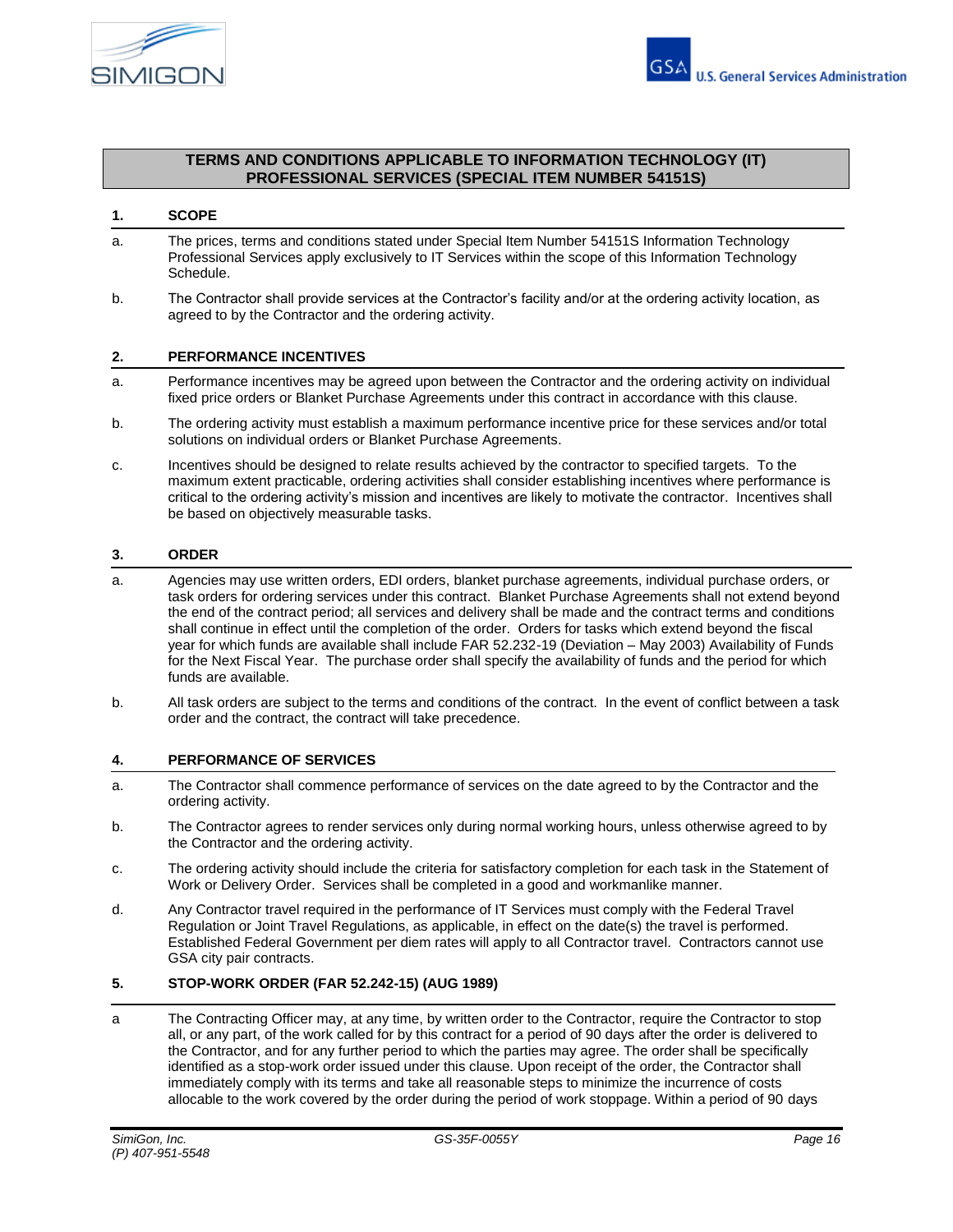

after a stop-work is delivered to the Contractor, or within any extension of that period to which the parties shall have agreed, the Contracting Officer shall either-

- (1) Cancel the stop-work order; or
- (2) Terminate the work covered by the order as provided in the Default, or the Termination for Convenience of the Government, clause of this contract.
- (b) If a stop-work order issued under this clause is canceled or the period of the order or any extension thereof expires, the Contractor shall resume work. The Contracting Officer shall make an equitable adjustment in the delivery schedule or contract price, or both, and the contract shall be modified, in writing, accordingly, if-
	- (1) The stop-work order results in an increase in the time required for, or in the Contractor's cost properly allocable to, the performance of any part of this contract; and
	- (2) The Contractor asserts its right to the adjustment within 30 days after the end of the period of work stoppage; provided, that, if the Contracting Officer decides the facts justify the action, the Contracting Officer may receive and act upon the claim submitted at any time before final payment under this contract.
- (c) If a stop-work order is not canceled and the work covered by the order is terminated for the convenience of the Government, the Contracting Officer shall allow reasonable costs resulting from the stop-work order in arriving at the termination settlement.
- (d) If a stop-work order is not canceled and the work covered by the order is terminated for default, the Contracting Officer shall allow, by equitable adjustment or otherwise, reasonable costs resulting from the stop-work order.

### **6. INSPECTION OF SERVICES**

The Inspection of Services–Fixed Price (AUG 1996) (Deviation – May 2003) clause at FAR 52.246-4 applies to firmfixed price orders placed under this contract. The Inspection–Time-and-Materials and Labor-Hour (JAN 1986) (Deviation – May 2003) clause at FAR 52.246-6 applies to time-and-materials and labor-hour orders placed under this contract.

## **7. RESPONSIBILITIES OF THE CONTRACTOR**

The Contractor shall comply with all laws, ordinances, and regulations (Federal, State, City, or otherwise) covering work of this character. If the end product of a task order is software, then FAR 52.227-14 (Deviation – May 2003) Rights in Data – General, may apply.

## **8. RESPONSIBILITIES OF THE ORDERING ACTIVITY**

Subject to security regulations, the ordering activity shall permit Contractor access to all facilities necessary to perform the requisite IT Services.

#### **9. INDEPENDENT CONTRACTOR**

All IT Services performed by the Contractor under the terms of this contract shall be as an independent Contractor, and not as an agent or employee of the ordering activity.

### **10. ORGANIZATIONAL CONFLICTS OF INTEREST**

#### a. Definitions.

"Contractor" means the person, firm, unincorporated association, joint venture, partnership, or corporation that is a party to this contract.

"Contractor and its affiliates" and "Contractor or its affiliates" refers to the Contractor, its chief executives, directors, officers, subsidiaries, affiliates, subcontractors at any tier, and consultants and any joint venture involving the Contractor, any entity into or with which the Contractor subsequently merges or affiliates, or any other successor or assignee of the Contractor.

An "Organizational conflict of interest" exists when the nature of the work to be performed under a proposed ordering activity contract, without some restriction on ordering activities by the Contractor and its affiliates, may either (i) result in an unfair competitive advantage to the Contractor or its affiliates or (ii) impair the Contractor's or its affiliates' objectivity in performing contract work.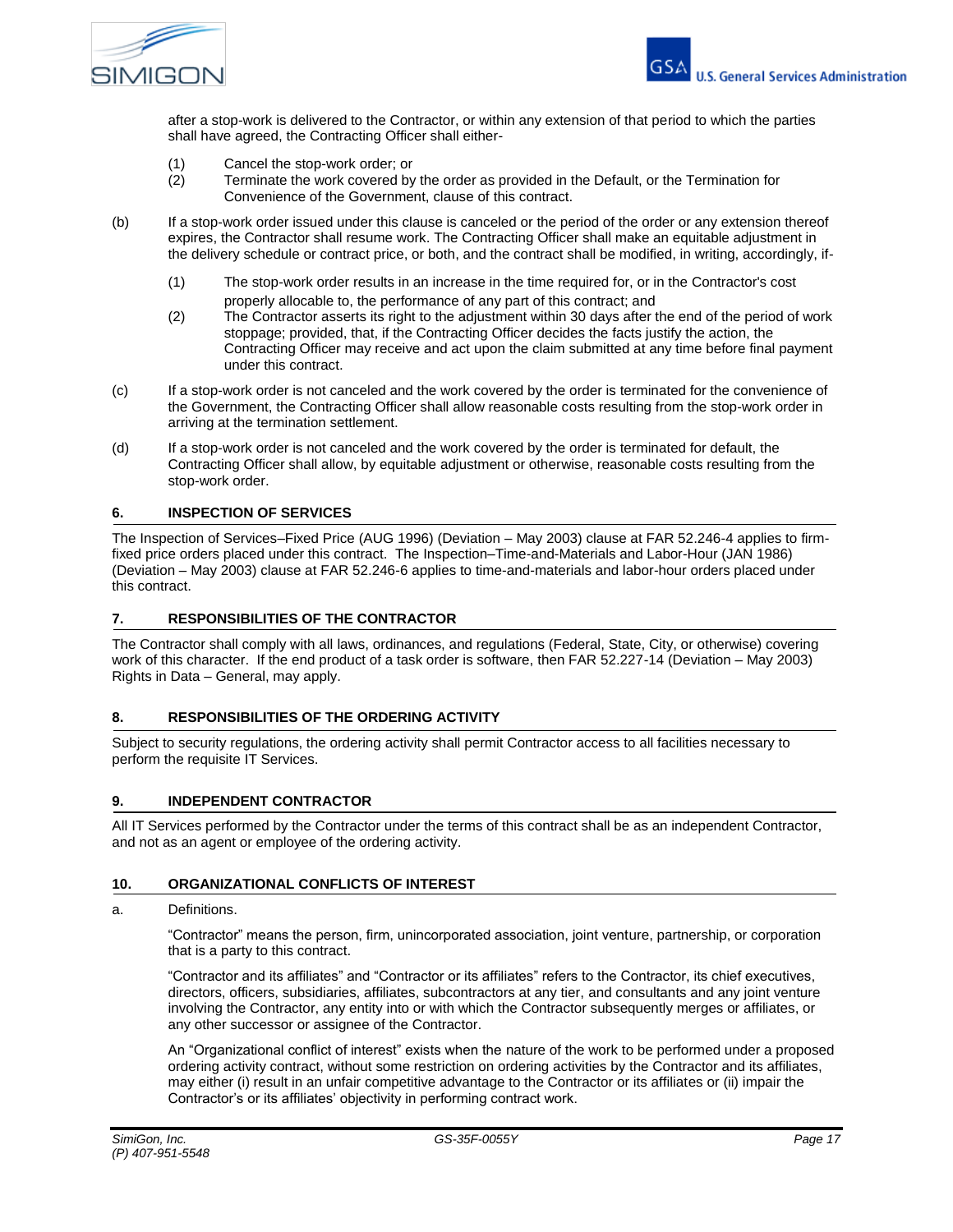

b. To avoid an organizational or financial conflict of interest and to avoid prejudicing the best interests of the ordering activity, ordering activities may place restrictions on the Contractors, its affiliates, chief executives, directors, subsidiaries and subcontractors at any tier when placing orders against schedule contracts. Such restrictions shall be consistent with FAR 9.505 and shall be designed to avoid, neutralize, or mitigate organizational conflicts of interest that might otherwise exist in situations related to individual orders placed against the schedule contract. Examples of situations, which may require restrictions, are provided at FAR 9.508.

## **11. INVOICES**

The Contractor, upon completion of the work ordered, shall submit invoices for IT services. Progress payments may be authorized by the ordering activity on individual orders if appropriate. Progress payments shall be based upon completion of defined milestones or interim products. Invoices shall be submitted monthly for recurring services performed during the preceding month.

#### **12. PAYMENTS**

 For firm-fixed price orders the ordering activity shall pay the Contractor, upon submission of proper invoices or vouchers, the prices stipulated in this contract for service rendered and accepted. Progress payments shall be made only when authorized by the order. For time-and-materials orders, the Payments under Time-and-Materials and Labor-Hour Contracts at FAR 52.232-7 (DEC 2002), (Alternate II – Feb 2002) (Deviation – May 2003) applies to time-and-materials orders placed under this contract. For labor-hour orders, the Payment under Time-and-Materials and Labor-Hour Contracts at FAR 52.232-7 (DEC 2002), (Alternate II – Feb 2002) (Deviation – May 2003)) applies to labor-hour orders placed under this contract. 52.216-31(Feb 2007) Time-and-Materials/Labor-Hour Proposal Requirements**—**Commercial Item Acquisition. As prescribed in 16.601(e)(3), insert the following provision:

- (a) The Government contemplates award of a Time-and-Materials or Labor-Hour type of contract resulting from this solicitation.
- (b) The offeror must specify fixed hourly rates in its offer that include wages, overhead, general and administrative expenses, and profit. The offeror must specify whether the fixed hourly rate for each labor category applies to labor performed by—
- (1) The offeror;
- (2) Subcontractors; and/or
- (3) Divisions, subsidiaries, or affiliates of the offeror under a common control.

#### **13. RESUMES**

Resumes shall be provided to the GSA Contracting Officer or the user ordering activity upon request.

### **14. INCIDENTAL SUPPORT COSTS**

Incidental support costs are available outside the scope of this contract. The costs will be negotiated separately with the ordering activity in accordance with the guidelines set forth in the FAR.

### **15. APPROVAL OF SUBCONTRACTS**

The ordering activity may require that the Contractor receive, from the ordering activity's Contracting Officer, written consent before placing any subcontract for furnishing any of the work called for in a task order.

#### **16. DESCRIPTION OF IT SERVICES AND PRICING**

- a. The Contractor shall provide a description of each type of IT Service offered under Special Item Numbers 54151S. IT Services should be presented in the same manner as the Contractor sells to its commercial and other ordering activity customers. If the Contractor is proposing hourly rates, a description of all corresponding commercial job titles (labor categories) for those individuals who will perform the service should be provided.
- b. Pricing for all IT Services shall be in accordance with the Contractor's customary commercial practices; e.g., hourly rates, monthly rates, term rates, and/or fixed prices.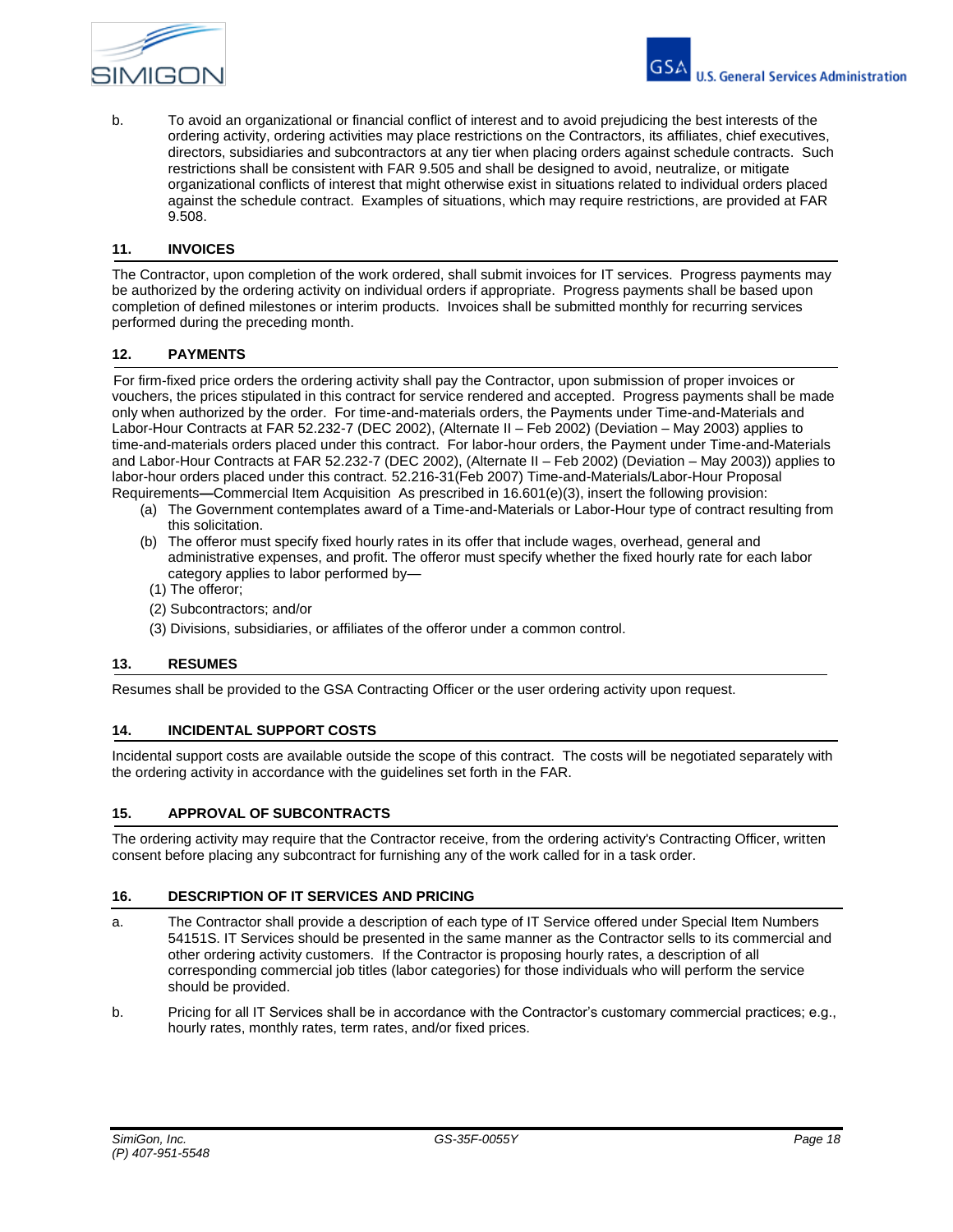



# **USA COMMITMENT TO PROMOTE SMALL BUSINESS PARTICIPATION PROCUREMENT PROGRAMS**

# PREAMBLE

**Simigon, Inc.** provides commercial products and services to ordering activities. We are committed to promoting participation of small, small disadvantaged and women-owned small businesses in our contracts. We pledge to provide opportunities to the small business community through reselling opportunities, mentor-protégé programs, joint ventures, teaming arrangements, and subcontracting.

### COMMITMENT

To actively seek and partner with small businesses.

To identify, qualify, mentor and develop small, small disadvantaged and women-owned small businesses by purchasing from these businesses whenever practical.

To develop and promote company policy initiatives that demonstrate our support for awarding contracts and subcontracts to small business concerns.

To undertake significant efforts to determine the potential of small, small disadvantaged and women-owned small business to supply products and services to our company.

To insure procurement opportunities are designed to permit the maximum possible participation of small, small disadvantaged, and women-owned small businesses.

To attend business opportunity workshops, minority business enterprise seminars, trade fairs, procurement conferences, etc., to identify and increase small businesses with whom to partner.

To publicize in our marketing publications our interest in meeting small businesses that may be interested in subcontracting opportunities.

We signify our commitment to work in partnership with small, small disadvantaged and women-owned small businesses to promote and increase their participation in ordering activity contracts. To accelerate potential opportunities please contact;

**Ary Nussbaum (Phone) 407- 951-5548 x222 (Fax) 407-406-5907 [aryn@simigon.com](mailto:aryn@simigon.com)**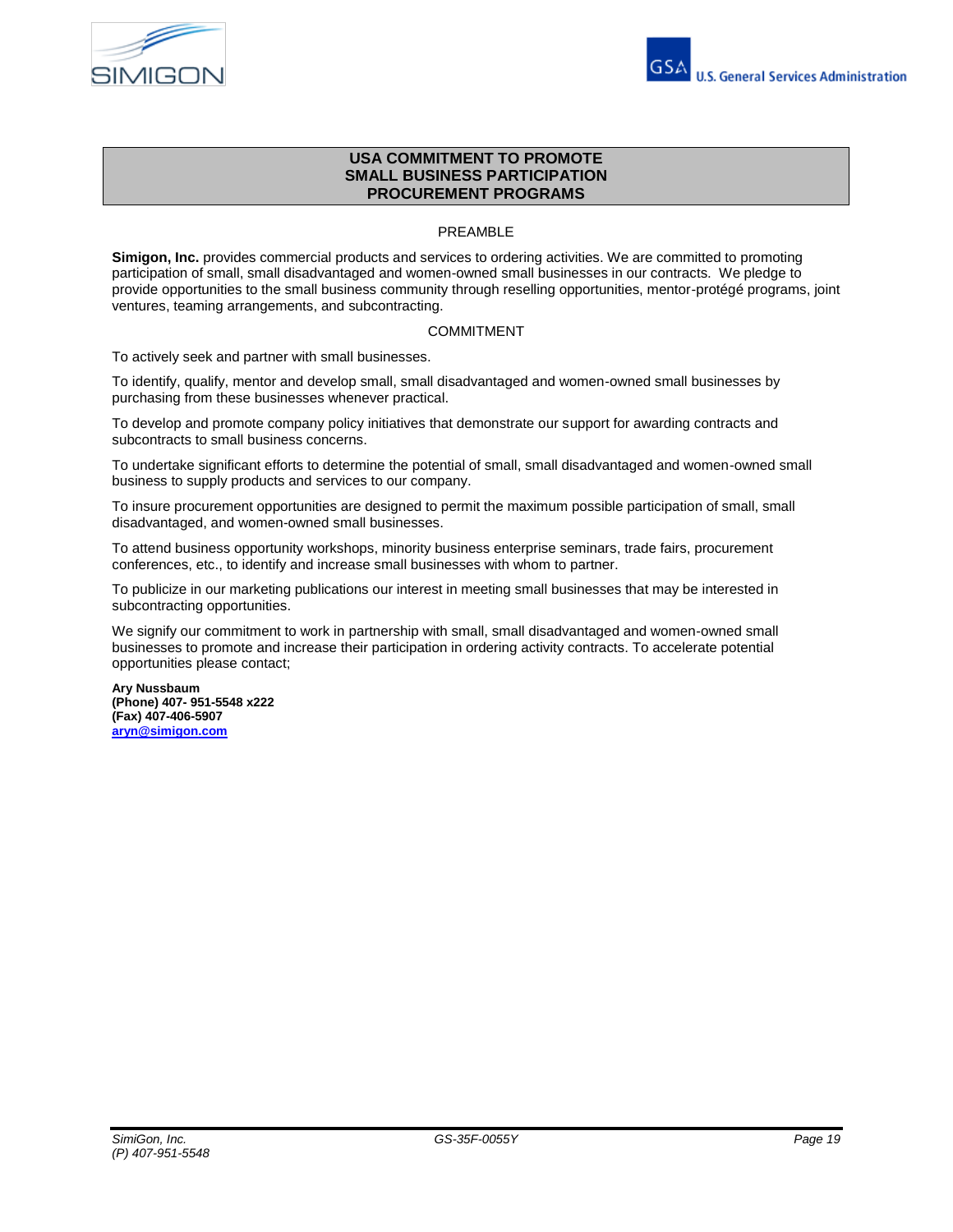



# **SIMIGON, INC. RETURN POLICY**

It is the official policy of Simigon, Inc. that every sale made is final and no returns are accepted. If a product is not working properly according to specifications, it will be repaired to proper working order in accordance with our warranty terms.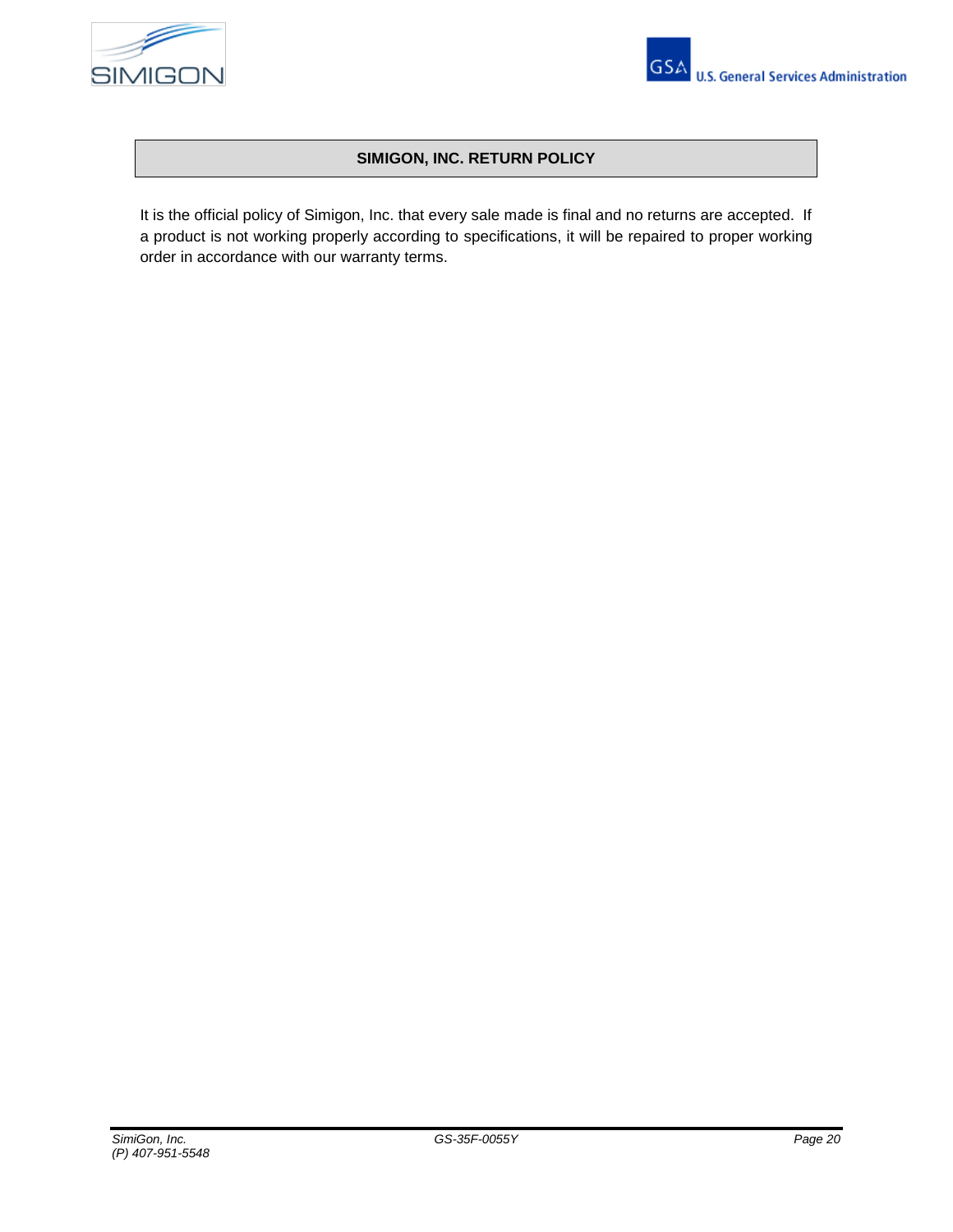



# **AWARDED GSA**

# **LABOR CATEGORY DESCRIPTIONS**

## **Senior Programmer**

Minimum/General Experience: Eight years of experience in software development. Position requires the ability to multi-task, and a detailed understanding of design, implementation, debugging of software applications, as well as experience in integration with 3<sup>rd</sup> party software and hardware.

Functional Responsibility: Recognized as an expert in software design and development, the Senior Programmer provides high level expertise for the work described in the task. Provides advanced evaluation and analytic skills for client specific or mission-critical software requirements. Displays broad and deep knowledge of software design and development and provides leadership and vision throughout the life of a project. Participates in meetings, task groups, teams, reviews and other environments to assist in collaborative results. Prepares reports, presentations and papers to document findings, opinions and recommendations. Supervises teams in accomplishing tasks and trains subordinate staff in the technical aspects of assigned work.

Minimum Education: A Masters Degree in a business or technical field such as Information Technology, Engineering, or Computer Science. In lieu of a Masters degree, a Bachelors Degree and six years of relevant work experience can be substituted.

### **Programmer**

Minimum/General Experience: Two years of experience in software development. Position requires understanding of design, implementation, debugging of software applications.

Functional Responsibility: the Programmer has the know-how in computer software design and development, and has the required level of expertise for the work described in the task. Provides analytic skills for and development skills for the software requirements defined in his tasks. Displays broad knowledge of software design and development and provides hands-on software development work. Participates in meetings, task groups, teams, reviews and other environments to assist in collaborative results. Reports to his supervisors and other staff in the technical aspects and progress of assigned work.

Minimum Education: A Bachelors Degree in Information Technology, Engineering, or Computer Science. In lieu of a Bachelors degree, three years of relevant work experience can be substituted.

## **Project Manager**

Minimum/General Experience: at least three years of management and supervisory experience within a variety of Information Technology environments. Position requires excellent oral and written communication skills, with the ability to multi-task.

Functional Responsibility: As primary point of contact for the customer, the Project Manager directs completion of complex tasks within estimated timeframe and budget constraints, while oversees all project work. Schedules and assigns duties to subordinates and subcontractors and ensures assignments are completed as directed. Enforces work standards and reviews/resolves work discrepancies to ensure compliance with scope requirements.

Minimum Education: Bachelor degree in a business or technical field such as Information Technology, Engineering, or Computer Science. In lieu of Bachelors degree, four years relevant experience and/or technical certificates may be substituted.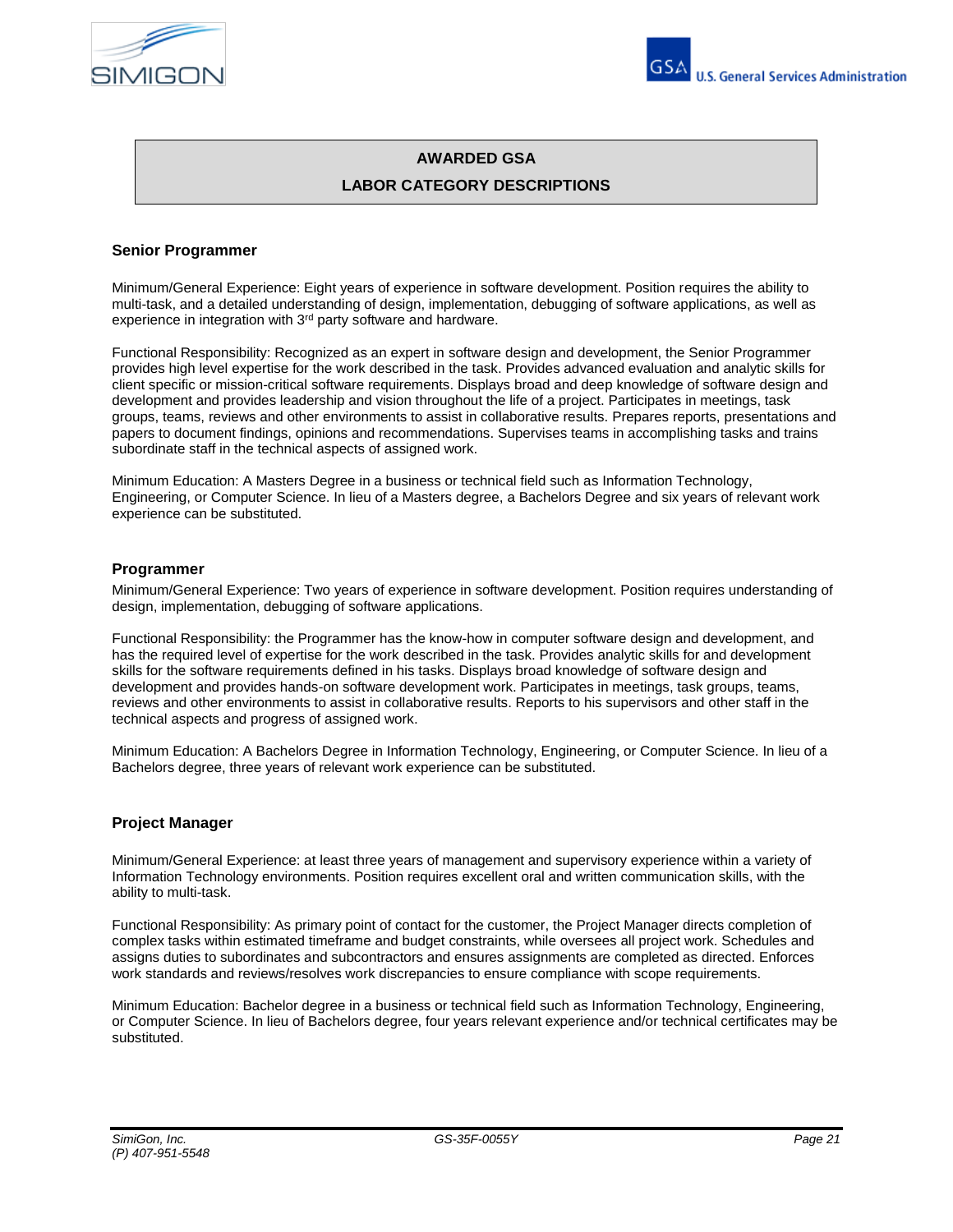



### **Simigon, Inc. SIN 54151S: IT Professional Services GSA Pricing**

| <b>JOB TITLE</b>       | <b>UNIT OF</b><br><b>ISSUE</b> | <b>GSA AWRDED</b><br><b>PRICE</b> |
|------------------------|--------------------------------|-----------------------------------|
| Senior Programmer      | Hour                           | \$185.69                          |
| Programmer             | Hour                           | \$131.94                          |
| <b>Project Manager</b> | Hour                           | \$166.15                          |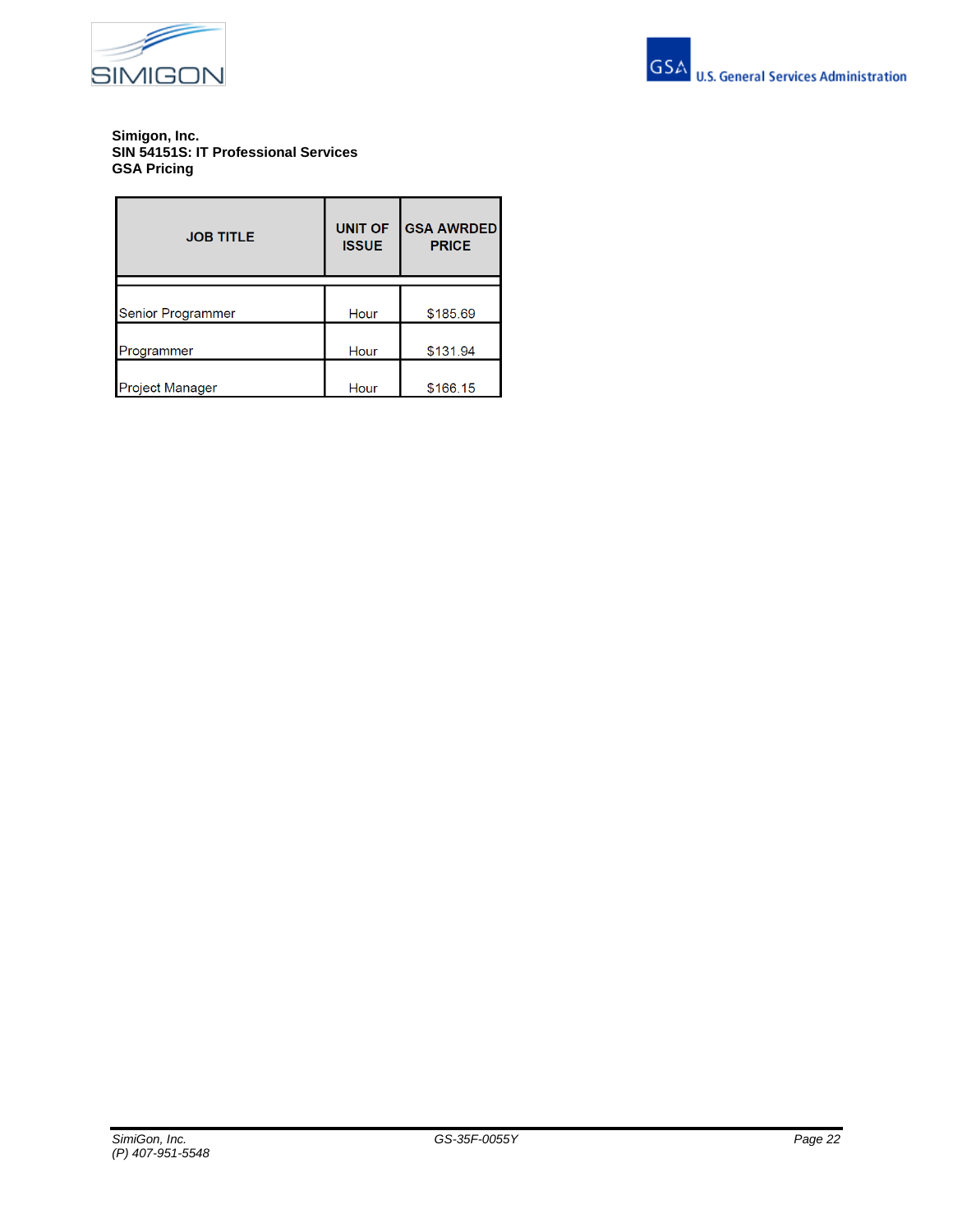



# **TRAINING COURSE DESCRIPTIONS**

# **SIMci Developer Certification Course**

## **1) Course Description**

The SIMbox Certified Individual (SIMci) Developers course will train and certify its graduates to use the SIMbox Developer Toolkit. The course may also cover the SIMbox HLA configuration tools (depending on customer requirements). At the end of the course, the certified individuals would be able to develop new and edit existing SIMbox systems and entities, and federating SIMbox systems into an HLA federation.

#### **2) Length and Type of Course** The course is 2 weeks long (10 business days)

## **3) Prerequisites (if applicable)**

Knowledge of C++, experience with working in Microsoft Visual Studio environment, Knowledge of MFC, Familiar the relevant subject matter (aviation systems/weapon systems, Comm' systems, etc.)

**4) Minimum/Maximum Number of Students** Each Course may include up to four (4) trainees.

## **5) Class Schedule and Location**

The Course can be performed at one of SimiGon's facilities or at a customer designated site. The course will be scheduled per customer request.

# **6) Materials Necessary**

All materials are electronic, but can be printed on-demand, included in the training cost. All materials will be provided by SimiGon, and include the SIMbox Developer Toolkit user guide, the course's training lectures, and courses exercises.

The trainee will need provide a computer installed with MS-Office, and Microsoft Visual Studio, as a baseline for the SIMbox developer Toolkit.

## **7) Price of Course**

GSA Price: \$19,143.58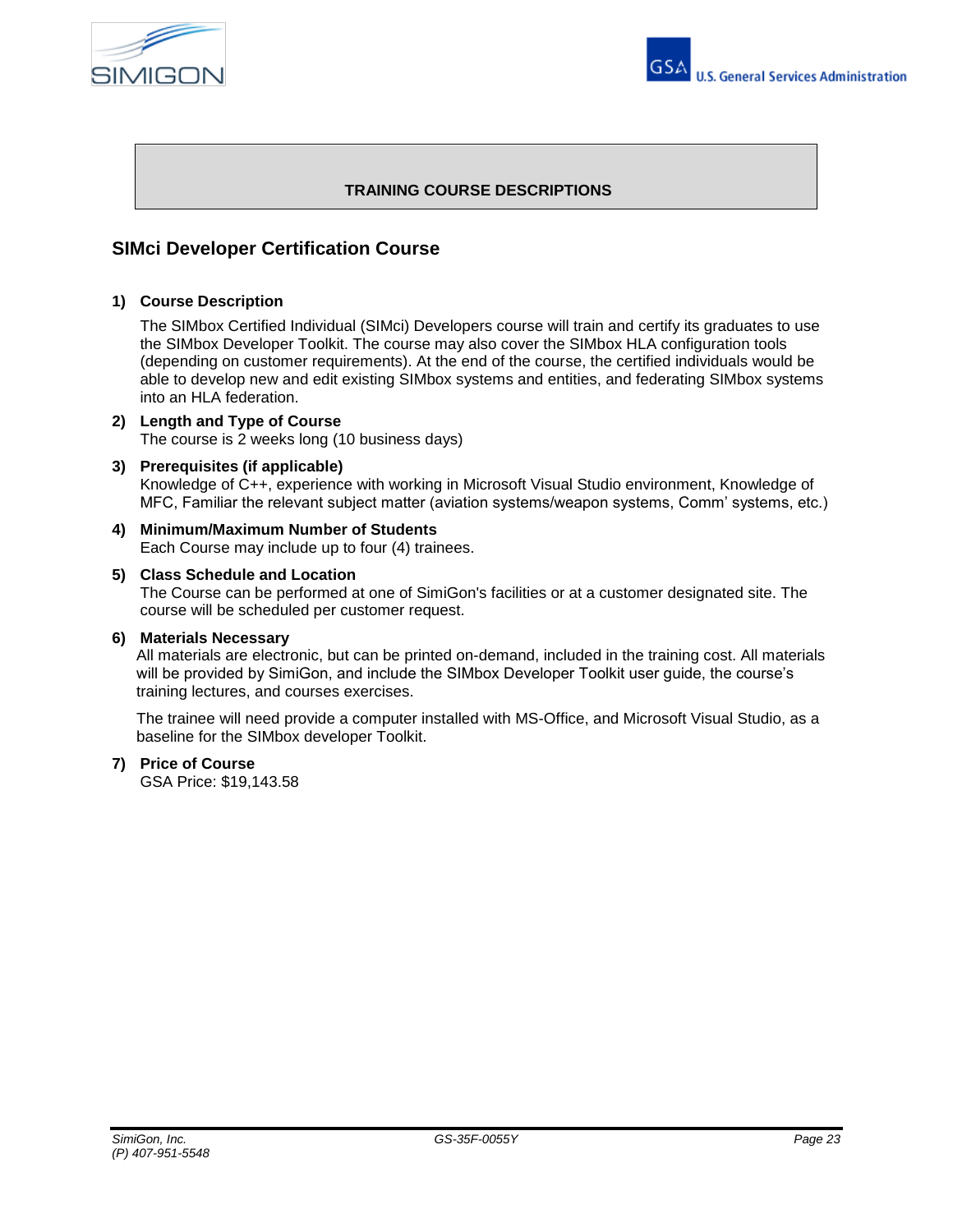



# **SIMci TOT Certification Course**

# **1) Course Description**

The SIMbox Certified Individual (SIMci) TOT course will train and certify its graduates to use the SIMbox Terrain Optimization Tool (TOT).

- **2) Length and Type of Course** The course is provided using online webinar. The course may take 30 minutes to an hour, depending on the level of experience of the user in terrain development.
- **3) Prerequisites (if applicable)** Experience in developing OpenFlight terrains. Experience with the Terra-Vista terrain generation tool.
- **4) Minimum/Maximum Number of Students** Each course may include up to four (4) trainees.
- **5) Class Schedule and Location**

The course will be provided in an online session, and scheduled based on customer's request.

# **6) Materials Necessary**

All materials are electronic, but can be printed on-demand, included in the training cost. All materials will be provided by SimiGon, and include the SIMbox TOT User Guide. The trainee will need a computer installed with MS-office as a baseline for the SIMbox ISD Toolkit.

# **7) Price of Course**

GSA Price: \$2,871.54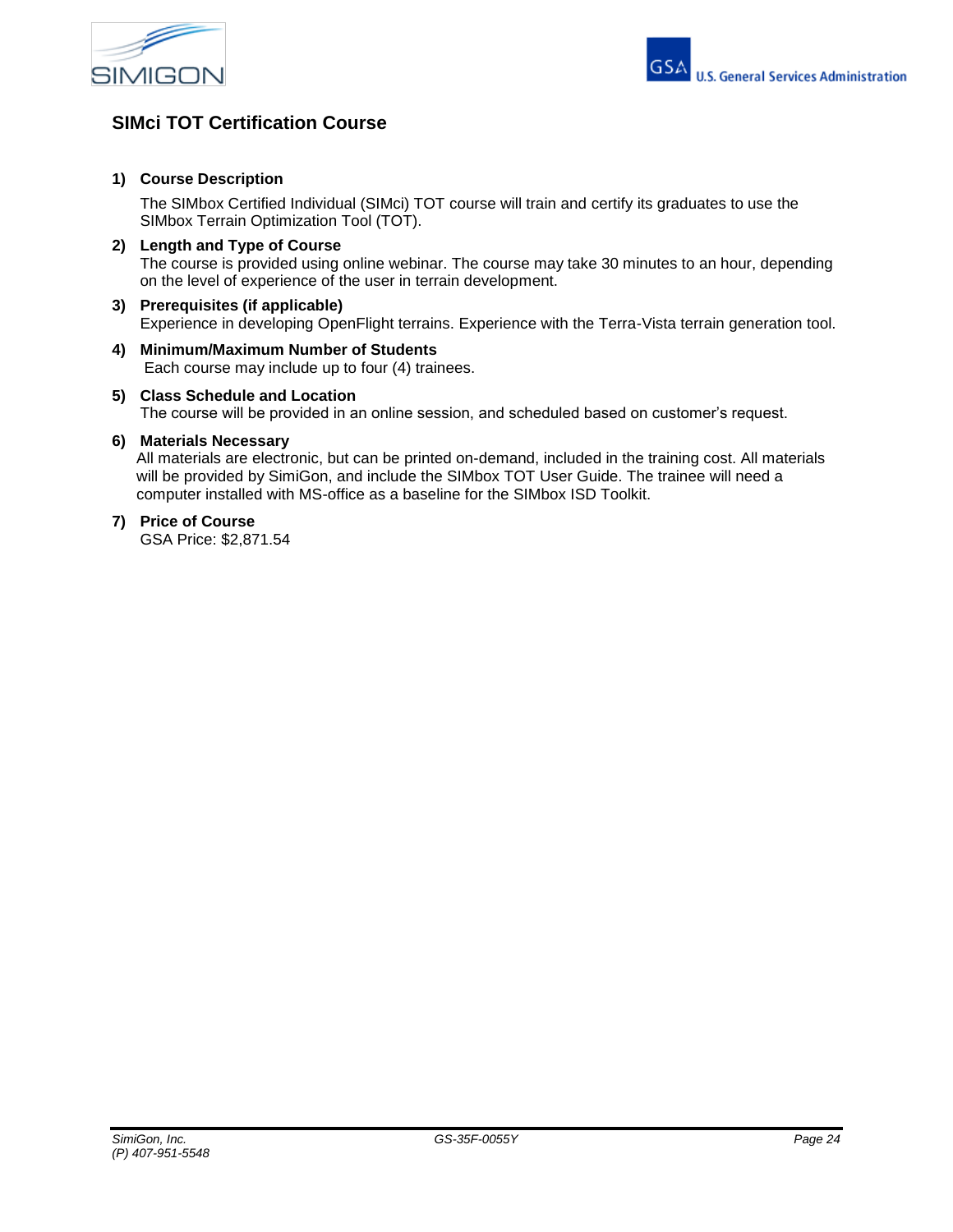



# **SIMci ISD Certification Course**

# **1) Course Description**

The SIMbox Certified Individual (SIMci) developers course will train and certify its graduates to use the SIMbox ISD Toolkit.

- **2) Length and Type of Course** The course is 2 weeks long (10 business days)
- **3) Prerequisites (if applicable)** None.
- **4) Minimum/Maximum Number of Students** Each course may include up to four (4) trainees.

# **5) Class Schedule and Location**  The Course can be performed at one of SimiGon's facilities or at a customer designated site.

# **6) Materials Necessary**

All materials are electronic, but can be printed on-demand, included in the training cost. All materials will be provided by SimiGon, and include the SIMbox ISD Toolkit User Guide, the course lectures and exercises.

# **7) Price of Course**

GSA Price: \$13,400.50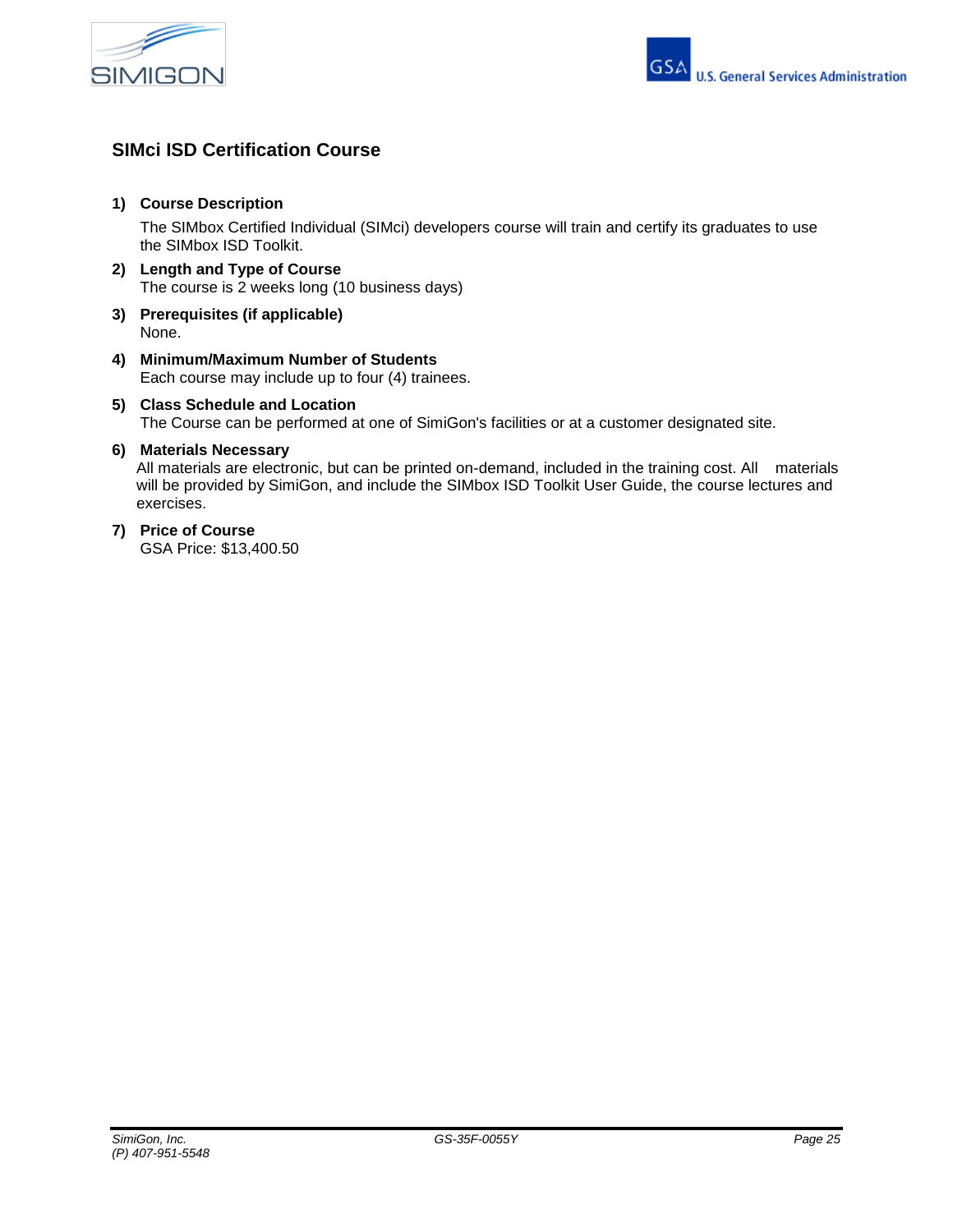



# **SIMbox Physics Toolkit - Software training course.**

# **1) Course Description**

The SIMbox Certified Individual (SIMci) Physics course will train and certify its graduates to use the SIMbox Physics Toolkit. The course graduate will have the knowledge and skills to develop new motion models for the SIMbox simulation.

- **2) Length and Type of Course** The course is one week long (5 business days)
- **3) Prerequisites (if applicable)** C++ programming experience is required. In addition, an engineering / physics background is preferred.
- **4) Minimum/Maximum Number of Students** Each Course may include up to Four (4) trainees.
- **5) Class Schedule and Location**  The Course can be performed at one of SimiGon's facilities or at a customer designated site.

## **6) Materials Necessary**

All materials are electronic, but can be printed on-demand, included in the training cost. All materials will be provided by SimiGon, and include the course lectures and exercises, generic motion model code samples (a visual studio project), and the SIMbox Motion Model Editor user Guide.

# **7) Price of Course**

GSA Price: \$8,614.61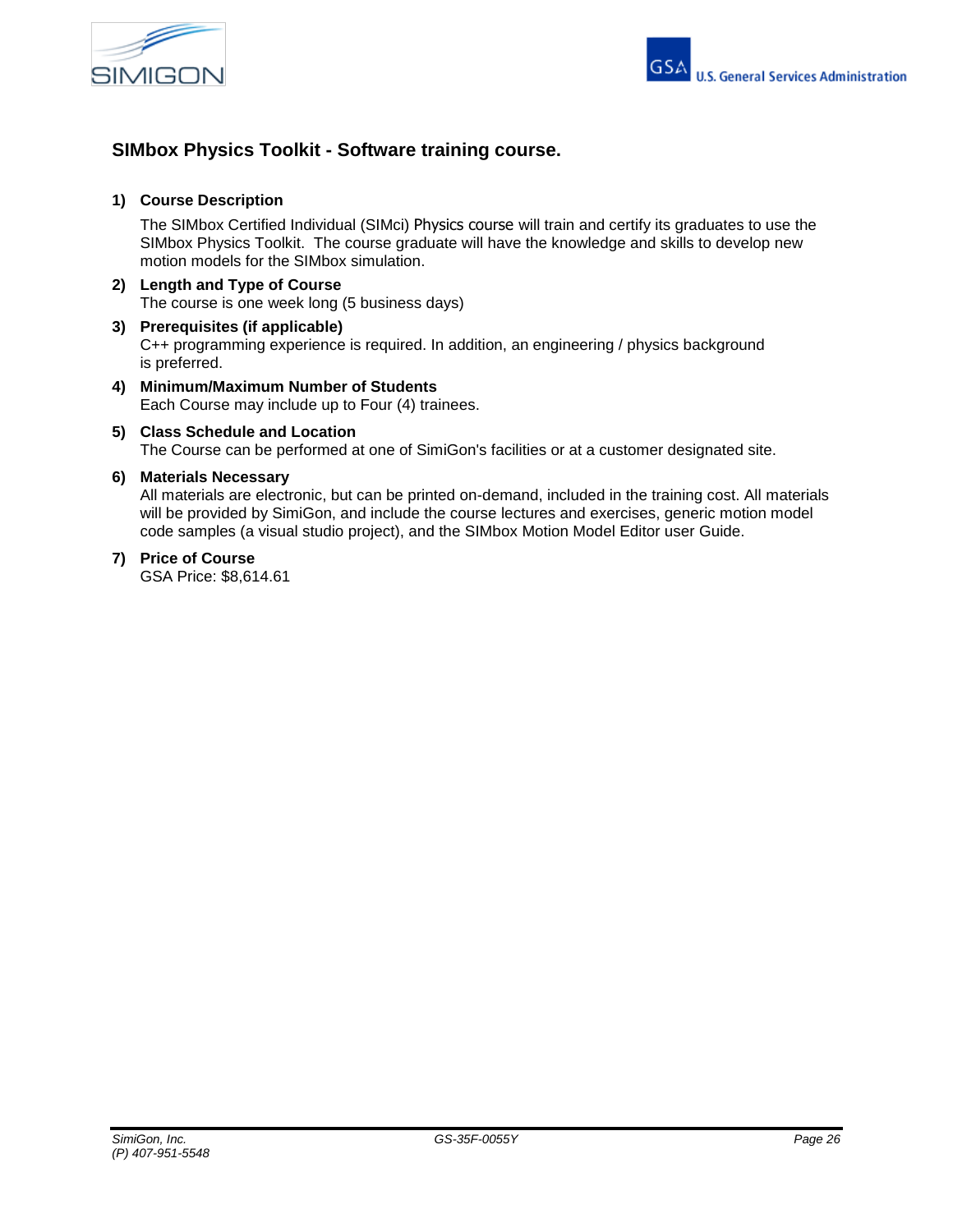



**Simigon, Inc. Awarded GSA Pricelist Effective: 11/9/11**

| <b>SIN</b> | <b>MFR</b> | Part<br>Number           | Awarded GSA<br><b>Product Description</b><br>Price                                                                                                                                                                                                                                                                                                                                                                                                                                                                                                                                                                                                                                                                                                 |                                                                    | Warranty  | COO       |               |
|------------|------------|--------------------------|----------------------------------------------------------------------------------------------------------------------------------------------------------------------------------------------------------------------------------------------------------------------------------------------------------------------------------------------------------------------------------------------------------------------------------------------------------------------------------------------------------------------------------------------------------------------------------------------------------------------------------------------------------------------------------------------------------------------------------------------------|--------------------------------------------------------------------|-----------|-----------|---------------|
| 511210     | SimiGon    | SIM-TOOL-CBT             | SIMbox CBT Content Editor - Develop New CBT content in SCORM 2004 3rd edition<br>format. Requires SIMbox Client Standard (or better) as a baseline                                                                                                                                                                                                                                                                                                                                                                                                                                                                                                                                                                                                 | \$                                                                 | 10,528.97 | 12 months | Israel        |
| 54151      | SimiGon    | SIM-TOOL-CBT - M         | SIMbox CBT Content Editor - Maintenance - Year 2 and beyond (first year of<br>support is included w ith initial purchase). Includes phone and e-mail support during<br>business hours and version updates.                                                                                                                                                                                                                                                                                                                                                                                                                                                                                                                                         | \$                                                                 | 1,579.35  |           |               |
| 511210     |            | SimiGon SIM-TOOL-SE      | SIMbox Scenario Editor - Develop New simulation scenarios. Requires SIMbox<br>Client Standard (or better) as a baseline                                                                                                                                                                                                                                                                                                                                                                                                                                                                                                                                                                                                                            | 12 months                                                          | Israel    |           |               |
| 54151      | SimiGon    | SIM-TOOL-SE - M          | SIMbox Scenario Editor - Maintenance - Year 2 and beyond (first year of support<br>is included with initial purchase). Includes phone and e-mail support during business<br>hours and version updates.                                                                                                                                                                                                                                                                                                                                                                                                                                                                                                                                             |                                                                    |           |           |               |
| 511210     |            | SimiGon SIM-TOOL-ISD     | SIMbox ISD Toolkit - Develop new training scenarios including Virtual Instructor,<br>and create complete content packages in SCORM 2004 3rd edition format. Requires                                                                                                                                                                                                                                                                                                                                                                                                                                                                                                                                                                               | \$                                                                 | 19,143.58 | 12 months | <b>Israel</b> |
| 54151      |            | SimiGon SIM-TOOL-ISD - M | <b>SIMbox ISD Toolkit - Maintenance - Year 2 and beyond (first year of support is</b><br>included w ith initial purchase). Includes phone and e-mail support during business<br>hours and version updates.                                                                                                                                                                                                                                                                                                                                                                                                                                                                                                                                         | SIMbox Client Standard (or better) as a baseline<br>\$<br>2,871.54 |           |           |               |
| 611420     |            | SimiGon SIM-TRN-ISD      | SIMci ISD Certification Course - The SIMbox Certified Individual (SIMci) developers<br>\$<br>course w ill train and certify its graduates to use the SIMbox ISD Toolkit.<br>Each course may include up to four (4) trainees.<br>The Course can be performed at one of SimiGon's facilities or at a customer<br>designated site.<br>The course is 2 w eeks long (10 business days)                                                                                                                                                                                                                                                                                                                                                                  |                                                                    | 13,400.50 | 12 months | <b>Israel</b> |
| 511210     | SimiGon    | SIM-TOOL-DEV             | Course price does not include travel expenses.<br>SIMbox Developer Toolkit - Develop new SIMbox simulation components, and<br>integrate 3rd party simulations. Requires SIMbox Client Standard (or better) as a<br>baseline.                                                                                                                                                                                                                                                                                                                                                                                                                                                                                                                       | \$                                                                 | 28,715.37 | 12 months | <b>Israel</b> |
| 54151      | SimiGon    | SIM-TOOL-DEV - M         | SIMbox Developer Toolkit - Maintenance - Year 2 and beyond (first year of<br>support is included w ith initial purchase). Includes phone and e-mail support during<br>business hours and version updates.                                                                                                                                                                                                                                                                                                                                                                                                                                                                                                                                          | \$<br>4,307.30                                                     |           |           |               |
| 611420     | SimiGon    | SIM-TRN-DEV              | SIMci Developer Certification Course - The SIMbox Certified Individual (SIMci)<br>developers course w ill train and certify its graduates to use the SIMbox Developer<br>Toolkit. the course may also cover the SIMbox HLA configuration tools (depending on<br>customer requirements).<br>At the end of the course, the certified individuals w ould be able to develop new and<br>edit existing SIMbox systems and entities, and federating SIMbox systems into an HLA<br>federation.<br>Each course may include up to four (4) trainees.<br>The Course can be performed at one of SimiGon's facilities or at a customer<br>designated site.<br>The course is 2 w eeks long (10 business days)<br>Course price does not include travel expenses. | \$                                                                 | 19,143.58 | 12 months | <b>Israel</b> |
| 511210     | SimiGon    | SIM-TOOL-PHY             | SIMbox Physics Toolkit - Develop new motion models for the SIMbox simulation.<br>Requires SIMbox Client Standard (or better) as a baseline.                                                                                                                                                                                                                                                                                                                                                                                                                                                                                                                                                                                                        | \$                                                                 | 19,143.58 | 12 months | <b>Israel</b> |
| 54151      | SimiGon    | SIM-TOOL-PHY - M         | SIMbox Physics Toolkit - Maintenance - Year 2 and beyond (first year of support<br>is included with initial purchase). Includes phone and e-mail support during business<br>hours and version updates.                                                                                                                                                                                                                                                                                                                                                                                                                                                                                                                                             | \$                                                                 | 2,871.54  |           |               |
| 611420     | SimiGon    | SIM-TRN-PHY              | SIMbox Physics Toolkit - Software training course.<br>The SIMbox Certified Individual (SIMci) Physics course will train and certify its<br>graduates to use the SIMbox Physics Toolkit.<br>The course graduate w ill have the know ledge and skills to develop new motion<br>models for the SIMbox simulation.<br>Each Course may include up to Four (4) trainees.                                                                                                                                                                                                                                                                                                                                                                                 | \$                                                                 | 8,614.61  | 12 months | <b>Israel</b> |
| 511210     |            | SimiGon SIM-TOOL-TOT     | SIMbox Terrain Optimization Tool - Optimize OpenFlight Terrains to run more<br>efficiently on the SIMbox simulation                                                                                                                                                                                                                                                                                                                                                                                                                                                                                                                                                                                                                                | \$<br>4,785.89                                                     |           | 12 months | Israel        |
| 54151      | SimiGon    | SIM-TOOL-TOT - M         | SIMbox Terrain Optimization Tool - Maintenance - Year 2 and beyond (first<br>year of support is included w ith initial purchase). Includes phone and e-mail support<br>during business hours and version updates.                                                                                                                                                                                                                                                                                                                                                                                                                                                                                                                                  | \$<br>717.88                                                       |           |           |               |
| 611420     | SimiGon    | SIM-TRN-TOT              | \$<br>SIMci TOT Certification course - The SIMbox Certified Individual (SIMci) TOT<br>course w ill train and certify its graduates to use the SIMbox Terrain Optimization Tool<br>(TOT). The course w ill be provided in an online session.<br>Each course may include up to four (4) trainees.                                                                                                                                                                                                                                                                                                                                                                                                                                                    |                                                                    | 2,871.54  | 12 months | <b>Israel</b> |
| 511210     |            | SimiGon SIM-SRVR-LTE     | <b>SIMbox Server Lite</b> - SCORM 2004 LMS server that only supports online users                                                                                                                                                                                                                                                                                                                                                                                                                                                                                                                                                                                                                                                                  | \$                                                                 | 38,287.15 | 12 months | Israel        |
| 54151      | SimiGon    | SIM-SRVR-LTE - M         | SIMbox Server Lite - Maintenance - Year 2 and beyond (first year of support is<br>included w ith initial purchase). Includes phone and e-mail support during business<br>hours and version updates.                                                                                                                                                                                                                                                                                                                                                                                                                                                                                                                                                | \$                                                                 | 5,743.07  |           |               |
| 511210     | SimiGon    | SIM-SRVR-STD             | SIMbox Server Standard - SCORM 2004 LMS server that supports online and<br>offline users                                                                                                                                                                                                                                                                                                                                                                                                                                                                                                                                                                                                                                                           | \$                                                                 | 62,216.62 | 12 months | Israel        |
| 54151      | SimiGon    | SIM-SRVR-STD - M         | SIMbox Server Standard - Maintenance - Year 2 and beyond (first year of<br>support is included with initial purchase). Includes phone and e-mail support during<br>business hours and version updates.                                                                                                                                                                                                                                                                                                                                                                                                                                                                                                                                             | \$                                                                 | 9,332.49  |           |               |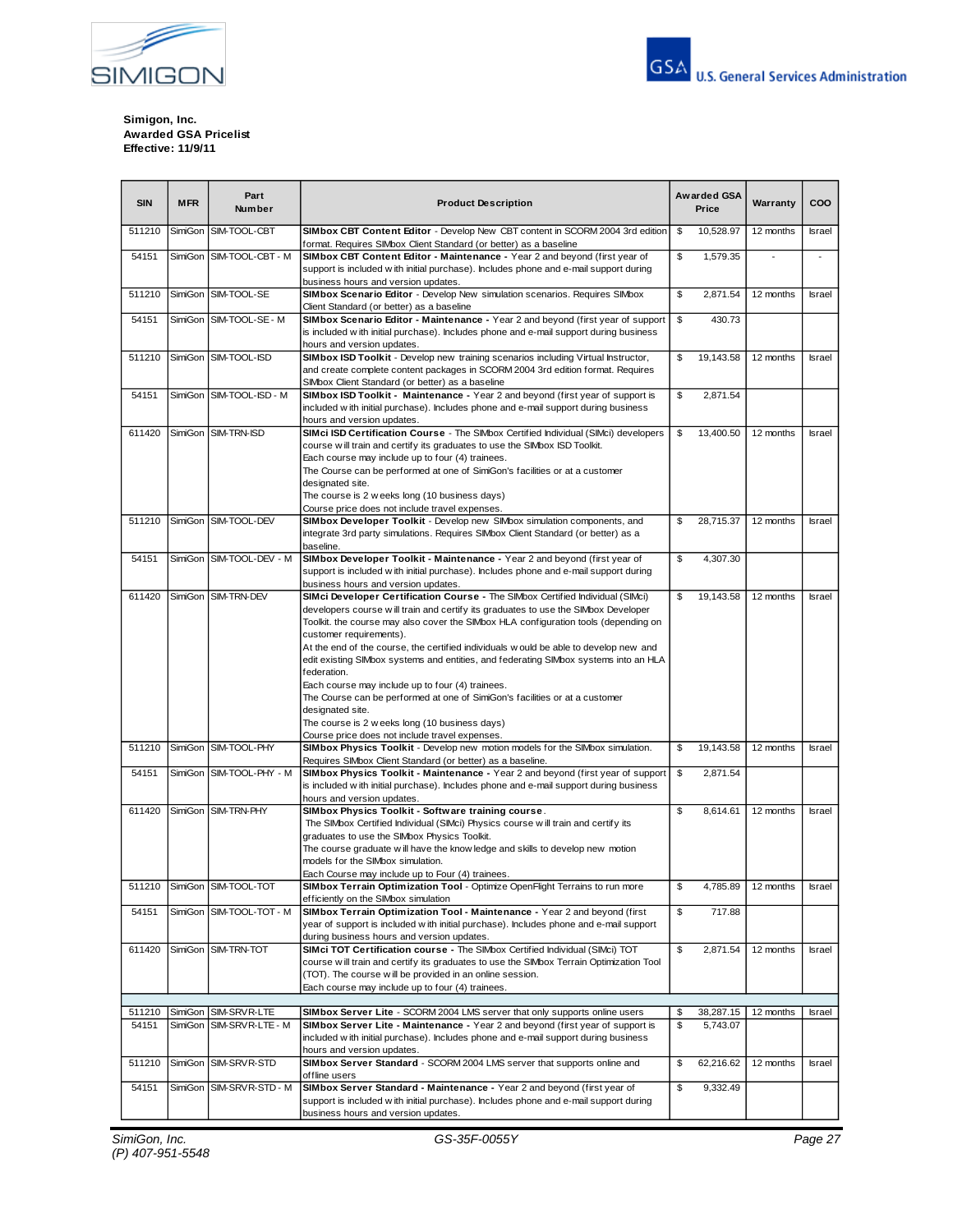



| <b>SIN</b> | Part<br><b>MFR</b><br><b>Product Description</b><br><b>Number</b> |                          |                                                                                                                                                                                                                                                           |                 | Awarded GSA<br>Price | Warranty  | COO           |
|------------|-------------------------------------------------------------------|--------------------------|-----------------------------------------------------------------------------------------------------------------------------------------------------------------------------------------------------------------------------------------------------------|-----------------|----------------------|-----------|---------------|
| 511210     | SimiGon                                                           | SIM-SRVR-PRO             | SIMbox Server Professional - SCORM 2004 LMS, LCMS capabilities, including<br>support for content development (Check out/check-in, version tracking, etc.), and<br>basic reporting capabilities                                                            | \$              | 90,931.99            | 12 months | <b>Israel</b> |
| 54151      |                                                                   | SimiGon SIM-SRVR-PRO - M | SIMbox Server Professional - Maintenance - Year 2 and beyond (first year of<br>support is included with initial purchase). Includes phone and e-mail support during<br>business hours and version updates.                                                | \$              | 13,639.80            |           |               |
| 511210     |                                                                   | SimiGon SIM-SRVR-ENT     | SIMbox Server Enterprise - SCORM 2004 LMS, LCMS capabilities, including<br>support for content development, and advanced reports generation and management.<br>Supports management of multiple domains                                                    |                 | \$114,861.46         | 12 months | <b>Israel</b> |
| 54151      | SimiGon                                                           | SIM-SRVR-ENT - M         | SIMbox Server Enterprise - Maintenance - Year 2 and beyond (first year of<br>support is included with initial purchase). Includes phone and e-mail support during<br>business hours and version updates.                                                  | \$              | 17,229.22            |           |               |
| 511210     | SimiGon                                                           | SIM-TMS-STD              | SIMbox TMS Standard - Course creation and management, scheduling, resource<br>\$<br>management, and trainee calendars. Requires SIMbox server Professional as a<br>baseline.                                                                              |                 | 28,715.37            | 12 months | <b>Israel</b> |
| 54151      |                                                                   | SimiGon SIM-TMS-STD - M  | SIMbox TMS Standard - Maintenance - Year 2 and beyond (first year of support<br>is included with initial purchase). Includes phone and e-mail support during business<br>hours and version updates.                                                       | \$              | 4,307.30             |           |               |
| 511210     | SimiGon                                                           | SIM-CLNT-LTE             | SIMbox Client Lite - Offline LMS access.                                                                                                                                                                                                                  | \$              | 47.86                | 12 months | Israel        |
| 54151      | SimiGon                                                           | SIM-CLNT-LTE - M         | SIMbox Client Lite - Maintenance - Year 2 and beyond (first year of support is<br>included with initial purchase). Includes phone and e-mail support during business<br>hours and version updates.                                                        | \$              | 7.18                 |           |               |
| 511210     | SimiGon                                                           | SIM-CLNT-THN             | SIMboxClient ThinSIM - Offline LMS access, Standalone online simulation client (no<br>playback, no input devices)                                                                                                                                         | \$              | 5.743.07             | 12 months | <b>Israel</b> |
| 54151      |                                                                   | SimiGon SIM-CLNT-THN - M | SIMboxClient ThinSIM - Maintenance - Year 2 and beyond (first year of support<br>is included with initial purchase). Includes phone and e-mail support during business<br>hours and version updates.                                                      | \$<br>861.46    |                      |           |               |
| 511210     |                                                                   | SimiGon SIM-CLNT-STD     | SIMbox Client Standard - Offline LMS access, Standalone simulation capability with<br>\$<br>and comprehensive playback and AAR                                                                                                                            |                 | 13,400.50            | 12 months | <b>Israel</b> |
| 54151      |                                                                   | SimiGon SIM-CLNT-STD - M | SIMbox Client Standard - Maintenance - Year 2 and beyond (first year of support<br>\$<br>2,010.08<br>is included with initial purchase). Includes phone and e-mail support during business<br>hours and version updates.                                  |                 |                      |           |               |
| 511210     |                                                                   | SimiGon SIM-CLNT-PRO     | SIMbox Client Professional - Offline LMS access, Standalone and DMO simulation,<br>playback w ith "What-If" capability, and scenario generation functionality.                                                                                            | \$<br>19,143.58 |                      | 12 months | <b>Israel</b> |
| 54151      | SimiGon                                                           | SIM-CLNT-PRO - M         | SIMbox Client Professional - Maintenance - Year 2 and beyond (first year of<br>\$<br>support is included with initial purchase). Includes phone and e-mail support during<br>business hours and version updates.                                          |                 | 2,871.54             |           |               |
| 511210     |                                                                   | SimiGon SIM-CLNT-ENT     | SIMbox Client Enterprise - Offline LMS access, Standalone and DMO simulation,<br>playback with "What-If" capability. Scenario generation functionality. Instructor<br>Operating Station (IOS).                                                            | \$              | 27,758.19            | 12 months | <b>Israel</b> |
| 54151      | SimiGon                                                           | SIM-MAINT1 - M           | SIMbox Client Enterprise - Maintenance - Year 2 and beyond (first year of<br>support is included with initial purchase). Includes phone and e-mail support during<br>business hours and version updates.                                                  | \$              | 4,163.73             |           |               |
|            |                                                                   |                          |                                                                                                                                                                                                                                                           |                 |                      |           |               |
| 33411      | SimiGon                                                           | SIM-MTD-S                | SIMbox Modular Trainind Device (MTD) - standalone<br>Includes SIMbox Client Standard softw are and the following hardware:<br>26" flat panel touch screen<br>Upgraded HOTAS Flight control replica<br>Rudder pedals                                       | \$              | 42,115.87            | 12 months | <b>USA</b>    |
| 33411      | SimiGon                                                           | SIM-MTD-DMO              | SIMbox Modular Trainind Device (MTD) - for DMO<br>Includes SIMbox Client Professional softw are and the follow ing hardw are:<br>26" flat panel touch screen<br>Upgraded HOTAS Flight control replica<br>Rudder pedals                                    | \$              | 47,858.94            | 12 months | <b>USA</b>    |
| 33411      |                                                                   | SimiGon SIM-MTD-LVL1     | SIMbox Modular Trainind Device (MTD) Level 1<br>Requires SIMbox Client Standard (or better) as a baseline.<br>The MTD level 1 includes the follow ing hardw are:<br>26" flat panel touch screen<br>Upgraded HOTAS Flight control replica<br>Rudder pedals | \$              | 6,523.17             | 12 months | <b>USA</b>    |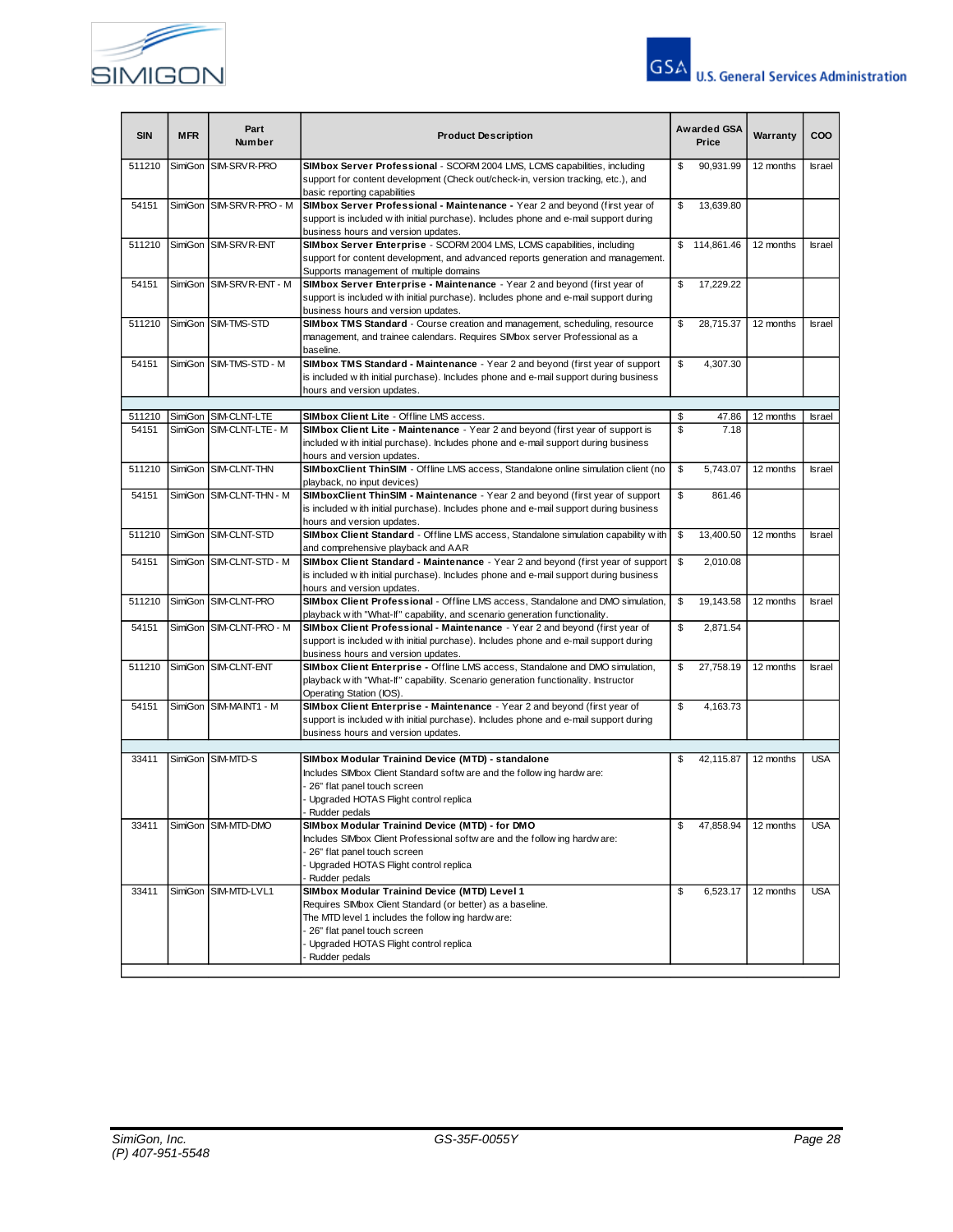



| <b>SIN</b> | <b>MFR</b> | Part<br><b>Number</b>    | Awarded GSA<br><b>Product Description</b><br>Price                                                                                                          |    | Warranty      | COO       |            |
|------------|------------|--------------------------|-------------------------------------------------------------------------------------------------------------------------------------------------------------|----|---------------|-----------|------------|
| 511210     | SimiGon    | SIM-F16-M4.3             | SIMbox F16 MLU M4.3 simulation                                                                                                                              | \$ | 28.715.37     | 12 months | <b>USA</b> |
|            |            |                          | includes about 90% of the entire aircraft avionic systems.                                                                                                  |    |               |           |            |
|            |            |                          | Available Targeting PODs:                                                                                                                                   |    |               |           |            |
|            |            |                          | • LANTIRN                                                                                                                                                   |    |               |           |            |
|            |            |                          | • Pantera (the export version of the Sniper POD)<br>• Litening                                                                                              |    |               |           |            |
|            |            |                          | • Litening AT                                                                                                                                               |    |               |           |            |
|            |            |                          | Main systems w hich are not functional or not fully functional are:                                                                                         |    |               |           |            |
|            |            |                          | - AG Radar, Some C2 Messages in Link16, Startup Functionality                                                                                               |    |               |           |            |
|            |            |                          | - SIM Mode is not functional, Only some Malfunctions are functional, DTC loading is not                                                                     |    |               |           |            |
|            |            |                          | functional, EEGS gun system is a prototype and not fully functional, Electrical system,                                                                     |    |               |           |            |
|            |            |                          | Hydraulic system, Autopilot, Fuel System not fully implemented, COMM Radio, Oxygen                                                                          |    |               |           |            |
|            |            |                          | System, BIT Tests (Test page), Weapons Stores and Fuel Tanks effecting<br>performance of the aircraft                                                       |    |               |           |            |
|            |            |                          |                                                                                                                                                             |    |               |           |            |
|            |            |                          | Requires SIMbox Client Standard (or better) as a baseline.                                                                                                  |    |               |           |            |
|            |            |                          | Does not include any hardw are                                                                                                                              |    |               |           |            |
| 54151      |            | SimiGon SIM-F16-M4.3 - M | SIMbox F16 MLU M4.3 simulation - Maintenance - Year 2 and beyond (first year                                                                                | \$ | 4,307.30      |           |            |
|            |            |                          | of support is included with initial purchase). Includes phone and e-mail support during                                                                     |    |               |           |            |
| 511210     |            | SimiGon SIM-PRED         | business hours and version updates.<br>SIMbox Predator simulation - Basic                                                                                   | \$ | 1,914.36      | 12 months | <b>USA</b> |
|            |            |                          | The basic simulation includes the follow ing functionality:                                                                                                 |    |               |           |            |
|            |            |                          | Generic UAS flight model                                                                                                                                    |    |               |           |            |
|            |            |                          | Sensor capabilities - Day sensor, w hite hot, black hot (low fidelity emulation of the IR                                                                   |    |               |           |            |
|            |            |                          | modes)                                                                                                                                                      |    |               |           |            |
|            |            |                          | Zoom levels: Ultra Wide, Wide, Narrow, X2, X4                                                                                                               |    |               |           |            |
|            |            |                          | Tracking modes: Position, Rate                                                                                                                              |    |               |           |            |
|            |            |                          | No laser designation<br>No ability to launch w eapons.                                                                                                      |    |               |           |            |
|            |            |                          |                                                                                                                                                             |    |               |           |            |
| 54151      |            | SimiGon SIM-PRED - M     | SIMbox Predator simulation - Basic - Maintenance - Year 2 and beyond (first                                                                                 | \$ | 287.15        |           |            |
|            |            |                          | year of support is included with initial purchase). Includes phone and e-mail support                                                                       |    |               |           |            |
|            |            |                          | during business hours and version updates.                                                                                                                  |    |               |           |            |
| 511210     |            | SimiGon SIM-F16-DCAS     | Adds LINK-16 DCAS messaging capability to the SIMbox based F16 simulation.                                                                                  | \$ | 18,375.62     | 12 months | <b>US</b>  |
|            |            |                          | Works with SIMbox Virtual LSOC station and SIMbox JTAC Emulator                                                                                             |    |               |           |            |
| 54151      |            | SimiGon SIM-F16-DCAS - M | Adds LINK-16 DCAS - Maintenance - Year 2 and beyond (first year of support is                                                                               | \$ | 2,756.34      |           |            |
|            |            |                          | included with initial purchase). Includes phone and e-mail support during business                                                                          |    |               |           |            |
|            |            |                          | hours and version updates.                                                                                                                                  |    |               |           |            |
| 511210     |            | SimiGon SIM-VRTL-LSOC    | SIMbox Virtual LSOC station enables SIMbox JTAC emulator to communicate with                                                                                | \$ | 18,375.62     | 12 months | <b>US</b>  |
| 54151      |            |                          | SIMbox F16 DCAS component using simulated LINK-16<br>SimiGon SIM-VRTL-LSOC - M SIMbox Virtual LSOC station - Maintenance - Year 2 and beyond (first year of | \$ | 2,756.34      |           |            |
|            |            |                          | support is included with initial purchase). Includes phone and e-mail support during                                                                        |    |               |           |            |
|            |            |                          | business hours and version updates.                                                                                                                         |    |               |           |            |
| 511210     |            | SimiGon SIM-JTAC-BSC     | SIMbox JTAC Basic emulator the follow ing TACP CASS functionality:                                                                                          | \$ | 72,026.30     | 12 months | <b>US</b>  |
|            |            |                          | - TACP Dashboard main interface GUI toolbar / dialog                                                                                                        |    |               |           |            |
|            |            |                          | JTASR Dialog w ith Sending and Receiving to simulated JSOC and F-16<br>9-Line Tab with Sending and Receiving to simulated JSOC and F-16                     |    |               |           |            |
|            |            |                          | ASOC Approval interface                                                                                                                                     |    |               |           |            |
| 54151      |            | SimiGon SIM-JTAC-BSC - M | <b>SIMbox JTAC - Maintenance</b> - Year 2 and beyond (first year of support is included                                                                     |    | 10,803.94     |           |            |
|            |            |                          | w ith initial purchase). Includes phone and e-mail support during business hours and                                                                        |    |               |           |            |
|            |            |                          | version updates.                                                                                                                                            |    |               |           |            |
| 511210     |            | SimiGon SIM-JTAC-ADV     | SIMbox JTAC -1 (prerequisite is purchase of SIM-JTAC-BSC, SIM-VRTL-LSOC, and                                                                                | \$ | 101,462.83    | 12 months | <b>US</b>  |
|            |            |                          | SIM-F16-DCAS) Advanced emulator includes the SIMbox JTAC Basic emulator and                                                                                 |    |               |           |            |
|            |            |                          | adds the follow ing functionality:<br>CAS Mission dialog                                                                                                    |    |               |           |            |
|            |            |                          | CAS Disapprove                                                                                                                                              |    |               |           |            |
|            |            |                          | Ow nship Position                                                                                                                                           |    |               |           |            |
|            |            |                          | <b>Observed Position</b>                                                                                                                                    |    |               |           |            |
| 54151      |            | SimiGon SIM-JTAC-ADV - M | SIMbox JTAC -1 - Maintenance - Year 2 and beyond (first year of support is                                                                                  | \$ | 15,219.42     |           |            |
|            |            |                          | included with initial purchase). Includes phone and e-mail support during business<br>hours and version updates.                                            |    |               |           |            |
| 511210     |            | SimiGon SIM-JTAC-COMP    | SIMbox JTAC -2 (prerequisite is purchase of SIM-JTAC-ADV, SIM-JTAC-BSC, SIM-                                                                                |    | \$ 201,545.27 | 12 months | <b>US</b>  |
|            |            |                          | VRTL-LSOC, and SIM-F16-DCAS) Complete emulator includes the SIMbox JTAC                                                                                     |    |               |           |            |
|            |            |                          | Advanced emulator and includes complete emulation of all Dialogs, buttons, user                                                                             |    |               |           |            |
|            |            |                          | interactions including, startup, initialization, all combinations of use of the Dashboard.                                                                  |    |               |           |            |
|            |            |                          | Also includes the ability to interact with Falconview and do full training with full                                                                        |    |               |           |            |
| 54151      |            |                          | functional of the TACP CASS dashboard 1.4.1.<br>SimiGon SIM-JTAC-COMP - M SIMbox JTAC -2 - Maintenance - Year 2 and beyond (first year of support is        | \$ | 30,231.79     |           |            |
|            |            |                          | included with initial purchase). Includes phone and e-mail support during business                                                                          |    |               |           |            |
|            |            |                          | hours and version updates.                                                                                                                                  |    |               |           |            |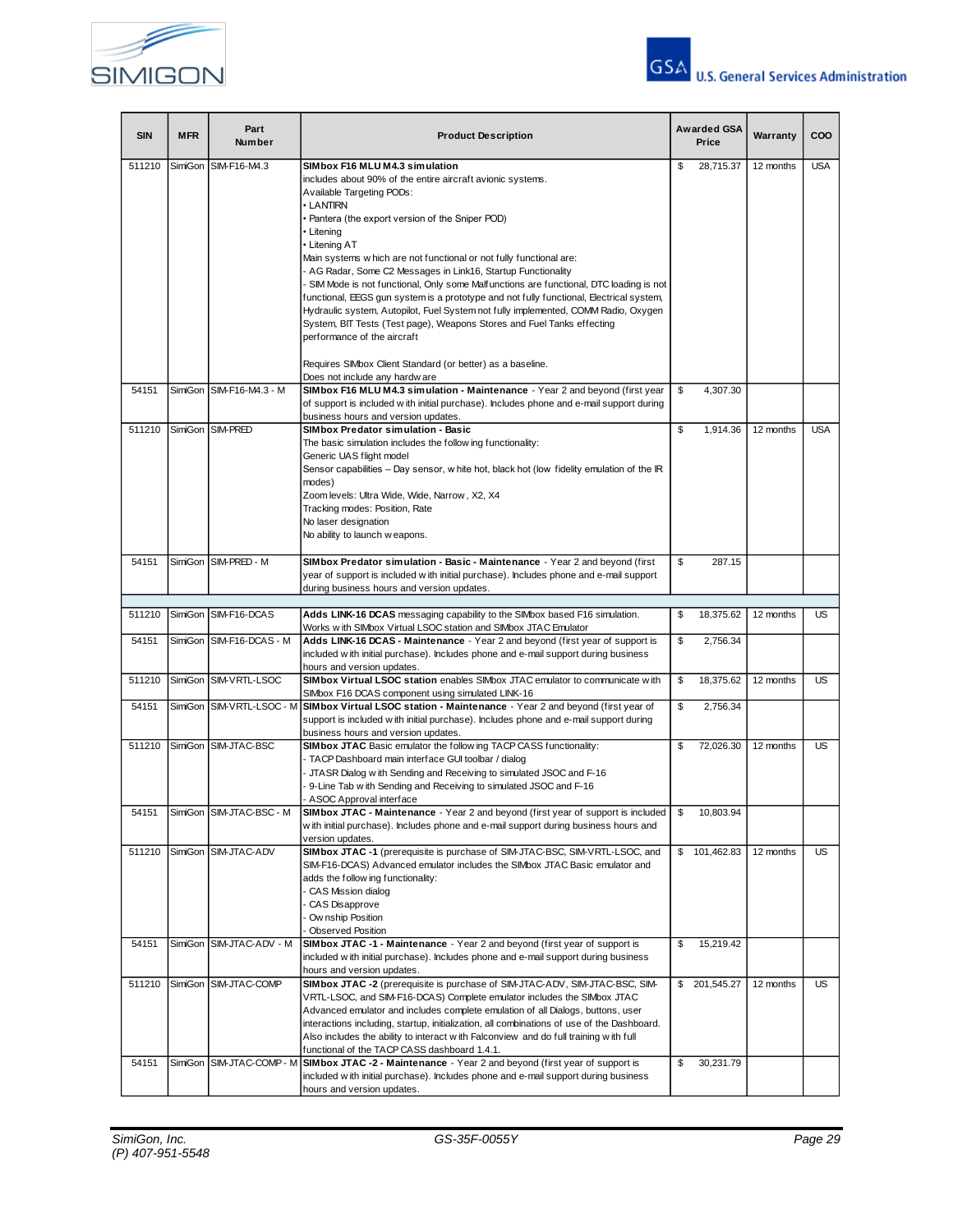



**Simigon, Inc. Annual Escalation for Contract Base Term Effective: 11/9/11 GS-35F-0055Y**

|                       | No Escalator                           | .02 Escalator                                     | No Escalator                           | No Escalator                                  | No Escalator                            |  |  |  |
|-----------------------|----------------------------------------|---------------------------------------------------|----------------------------------------|-----------------------------------------------|-----------------------------------------|--|--|--|
|                       | 11/9/2016-11/8/2021                    |                                                   |                                        |                                               |                                         |  |  |  |
| <b>Labor Category</b> | Awarded GSA<br>Hourly Rate -<br>Year 6 | Awarded GSA<br>Hourly Rate -<br>Year <sub>7</sub> | Awarded GSA<br>Hourly Rate -<br>Year 8 | <b>Awarded GSA</b><br>Hourly Rate -<br>Year 9 | Awarded GSA<br>Hourly Rate -<br>Year 10 |  |  |  |
|                       |                                        |                                                   |                                        |                                               |                                         |  |  |  |
| Senior Programmer     | \$209.00                               | \$213.18                                          | \$213.18                               | \$213.18                                      | \$213.18                                |  |  |  |
| Programmer            | \$148.50                               | \$151.47                                          | \$151.47                               | \$151.47                                      | \$151.47                                |  |  |  |
| Project Manager       | \$187.00                               | \$190.74                                          | \$190.74                               | \$190.74                                      | \$190.74                                |  |  |  |